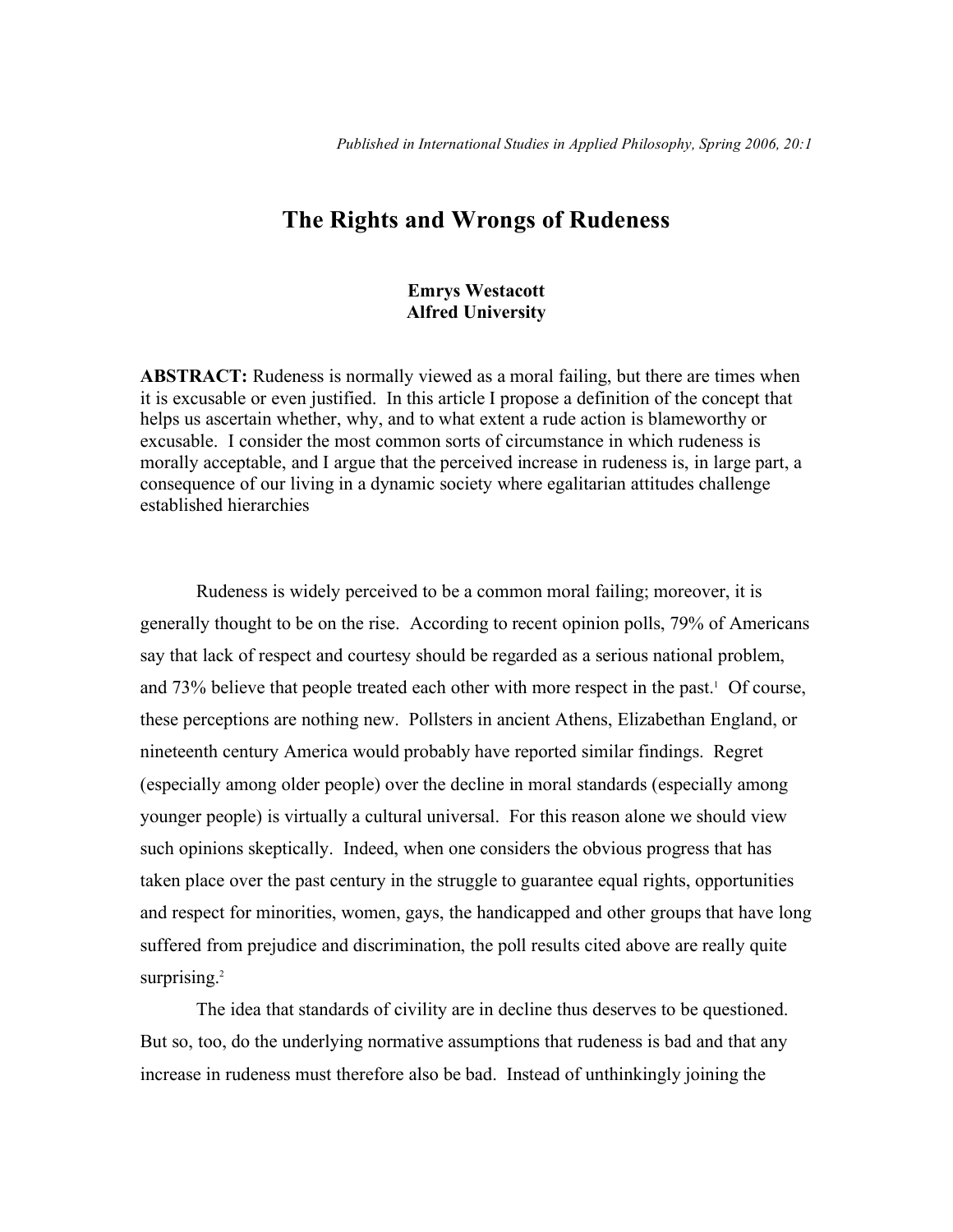general jeremiad, therefore, I believe we should first try to understand better both the concept of rudeness and the social situations in which it is employed. In this essay I put forward a philosophical definition of rudeness and use this to develop a schema that can help us both classify the main forms of rudeness and assess the extent to which rude behaviour is or is not excusable. The proposed analysis brings to light some of the presuppositions underlying our common normative judgements about rudeness and indicates how these judgments might be challenged. In particular, it reveals when and why intentional rudeness may be morally acceptable; and it suggests that an increase in rudeness—whether real or merely perceived— should sometimes be viewed as a sign of cultural health rather than of moral decline.

#### Examples of rudeness

Let us begin by calling to mind some clear examples of rudeness. These can serve both as data to work from and as a concrete touchstone against which to check any generalities we may be tempted to venture.

- failing to return a greeting
- refusing to shake hands
- swearing at someone
- calling someone names
- pushing someone out of the way
- interrupting a speaker
- talking when you should be listening
- not listening when you should be listening
- not responding to a greeting
- using demeaning terms ('ladies', 'boy')
- being over-familiar
- making crude sexual advances or allusions
- dressing inappropriately on formal occasions
- phoning someone and then putting them on hold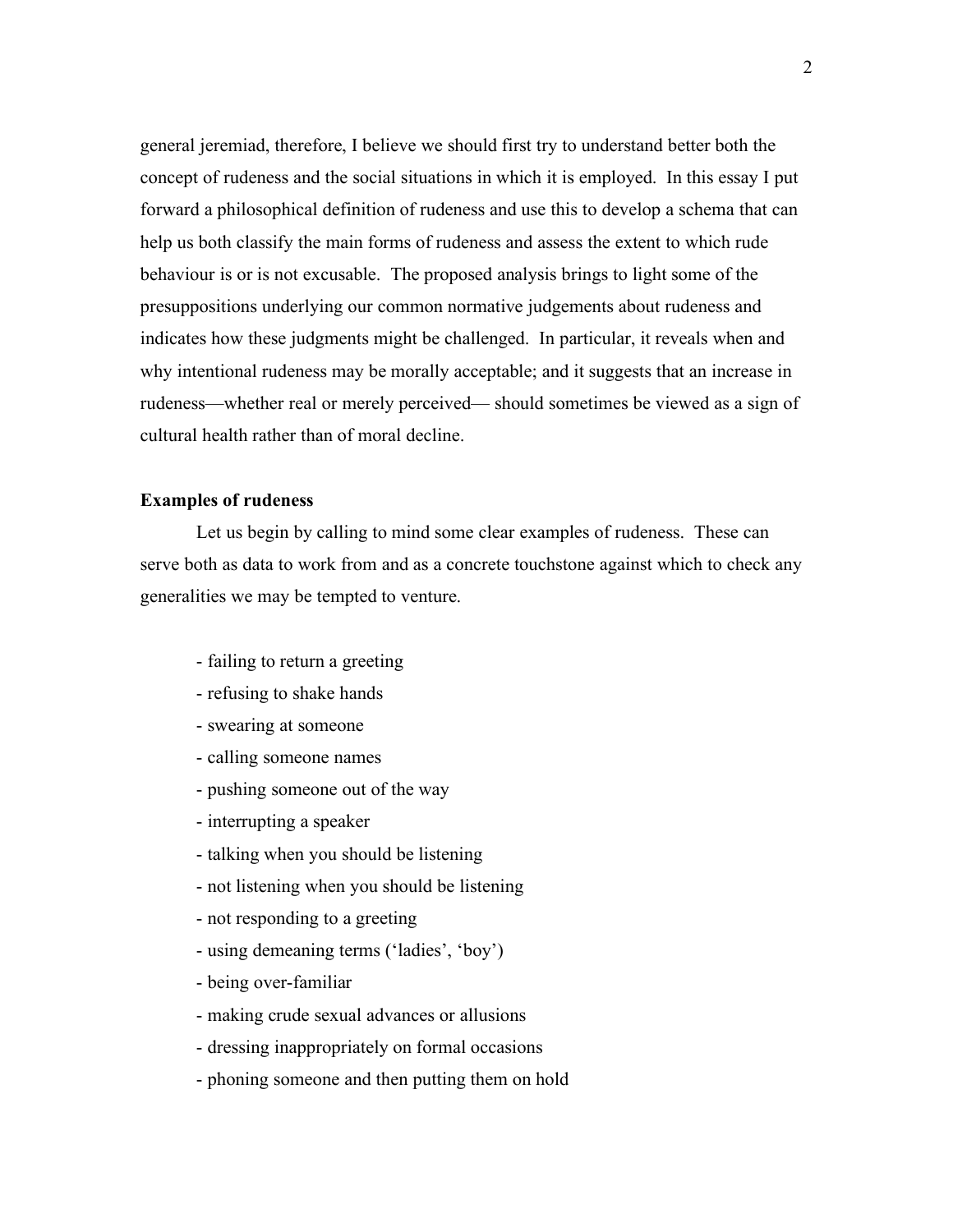- putting your finger in your nose in public
- not removing your shoes where this is normal practice
- clipping your finger nails during an interview
- eating spaghetti with your hands
- arriving late for an appointment and not apologizing
- abruptly hanging up on someone
- transferring an item from someone else's shopping cart to your own
- showing up to a potluck without a pot
- entering someone's office without knocking
- sleeping in class (apparently this used to be quite common)

Since there are unlimited ways of being rude, the list is obviously rather arbitrary, but it is intended to be wide-ranging. A few points emerge straight away. Rudeness, unlike some unethical acts such as murder or kidnapping, is very common. Most of us manage to get through life without committing murder; it is sometimes hard to get through the day without being rude to someone. But although we are all guilty of rude behaviour at times, that does not make us all rude people. A murderer is one who has committed murder, and a single violation of the sixth commandment makes you a murderer for life. Rudeness is not like that; occasional lapses are to be expected and we all make them. So most people cannot be classified as either rude or polite *simpliciter*. Some are rude often, others infrequently; some in small ways, others in ways that really matter. And while most of us think of ourselves as polite, we can all have blind spots (e.g. punctuality, table manners, garrulousness).

Precisely because rudeness is quite common, it is not a trivial issue. Indeed, in our day-to-day lives it is possibly responsible for more pain than any other moral failing. We while away countless hours mentally replaying slights we have—or believe we have—suffered, inventing wittier, sharper, more dignified or more hurtful responses. Or, if we are prone to moral anxiety, we worry about whether something we did or said was rude or perceived to be so by others. Furthermore, rudeness often causes more distress than other injurious acts. We naturally think of theft, for instance, as a more serious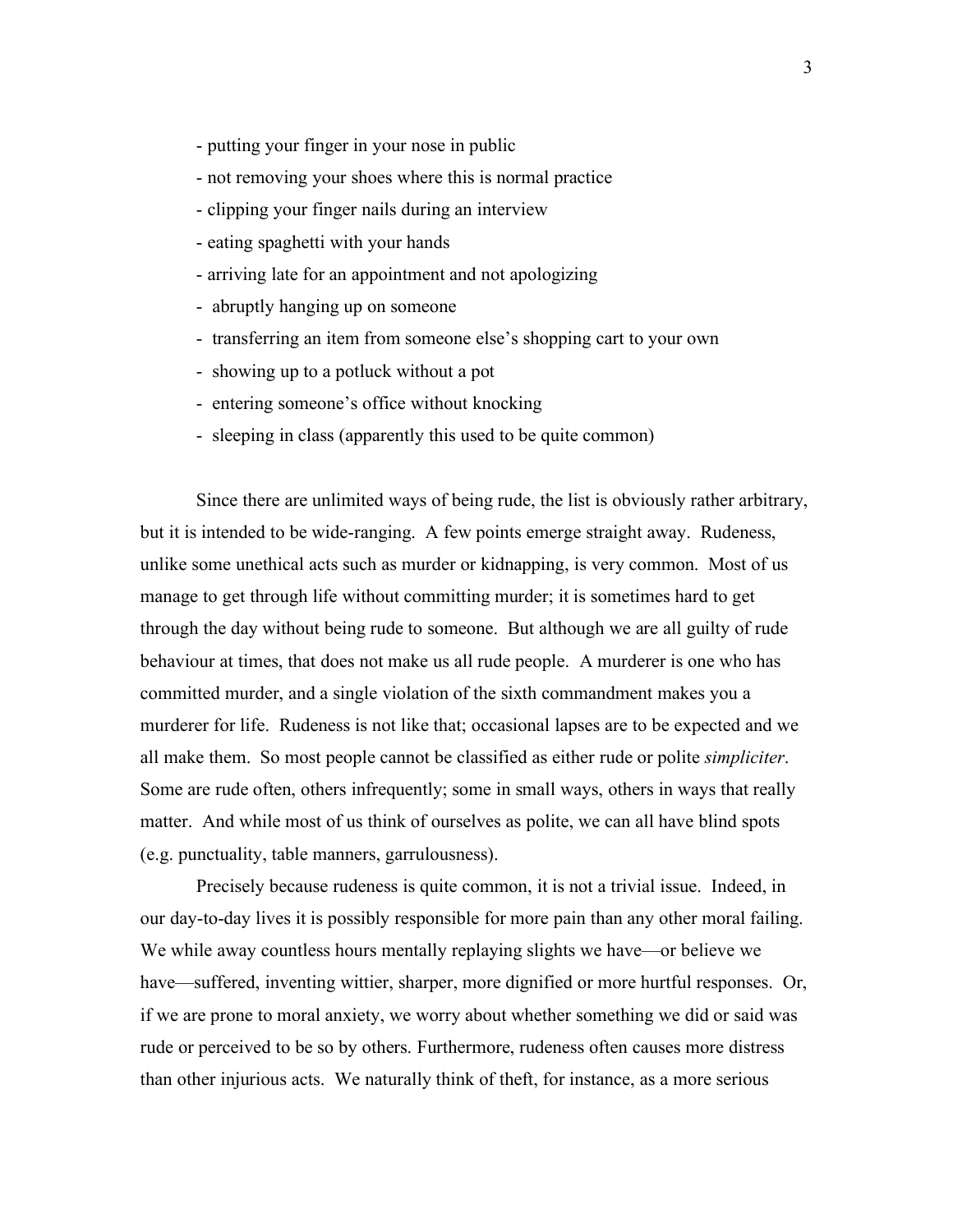moral offence than discourtesy. But I believe I would be less upset if someone stole my camera than if a colleague walked into my classroom, strode between me and the class, spoke briefly to a student, and then left without speaking to me or even bothering to close the door. Being robbed is a misfortune; being treated rudely by a colleague threatens one's self-respect. In the first case we lament, in the second case, we seethe.

A familiar and venerable kind of philosophical project is to ask what all the listed examples of rudeness have in common in order to identify a common element that we can then claim is the essence of rudeness. The description of this essence will state the necessary and sufficient conditions for an act being rude, and this description can serve as our working definition of the concept. This is the kind of enquiry pioneered by Socrates, but most philosophers nowadays are skeptical about the possibility of always finding a common core shared by every instantiation of a concept. As Wittgenstein persuasively argues, a concept can be perfectly intelligible even if the instances merely overlap with one another in various ways. <sup>3</sup> Nor must a concept have sharp boundaries in order to be useful. Many concepts do not. For example, there is no minimum number of centimeters of rain that must fall in a day for that day to be classified as 'rainy'; but this does not mean the concept of raininess is incoherent or incomprehensible. We use it all the time without creating confusion. Like raininess, rudeness is a concept with blurred edges, but this does not make it suspect or detract from its usefulness. It just means that whether an action is rude or not is a matter about which we can have legitimate doubts and disagreements.

This becomes even more obvious if we try to distinguish between rudeness and other closely related concepts such as impoliteness, discourteousness, vulgarity, irreverence, disrespect, impertinence, insolence, uncouthness, or inconsiderateness. 4 Clearly, these do not all mean the same thing. Each carries its own particular emphasis, connotations, and implications. Insolence implies a scornful attitude to someone or something thought worthy of respect. To be uncouth is to offend the sensibilities of others by a display of crudeness or vulgarity. To be impertinent is to assume some sort of entitlement beyond what one may legitimately claim. Nevertheless, the terms listed do form a dense cluster of interrelated and overlapping meanings.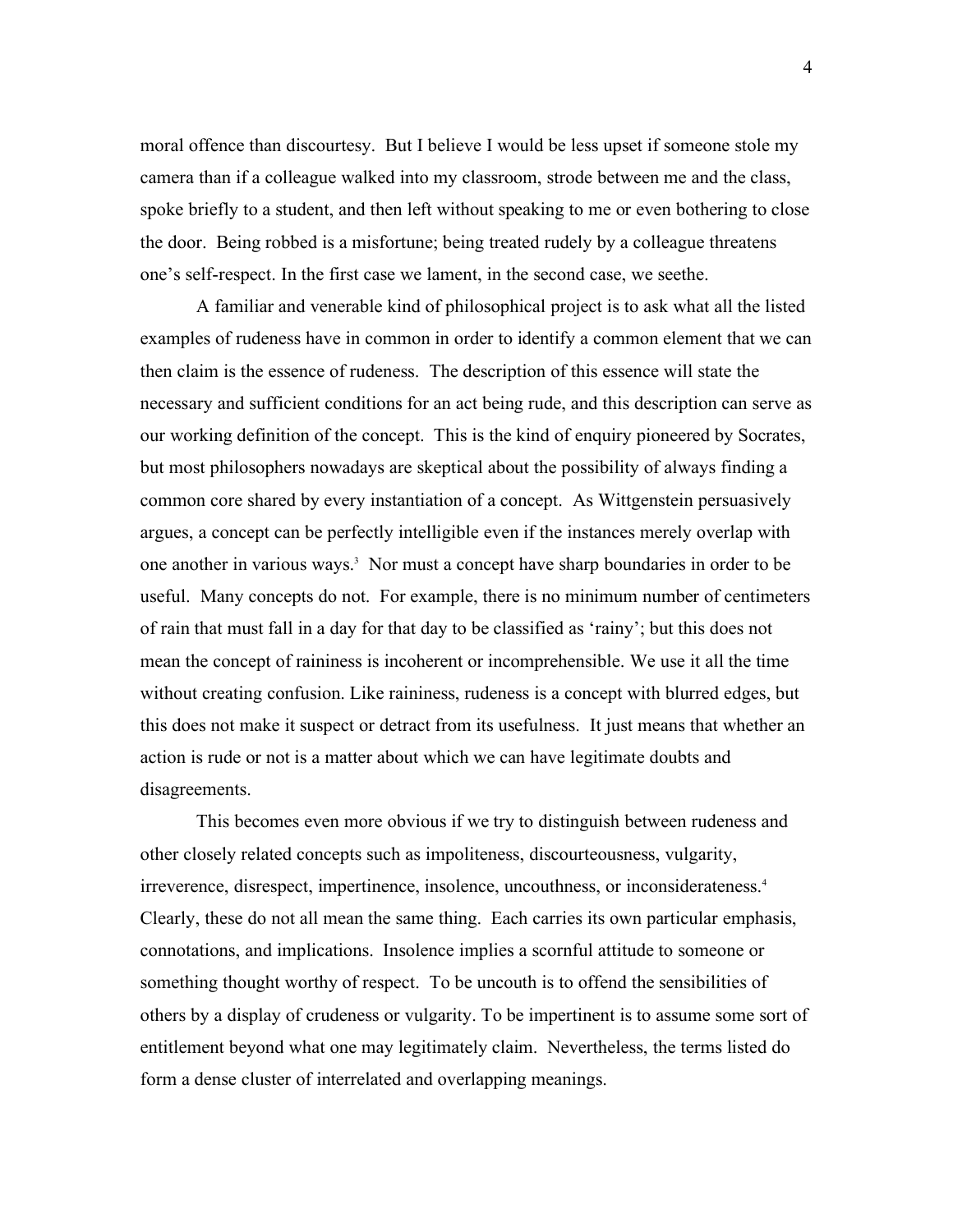I do not intend to define rudeness as distinct from, say, irreverence or impertinence, or vulgarity. Rather, I propose to use the term in a general sense as a rubric under which many of these other forms of behaviour fall. I do believe, however, that it is possible to construct a general definition of rudeness. Because the concept has blurred edges, this definition cannot hope to capture all and only instances of rudeness with the rigour and precision of a definition in mathematics. But it will, I believe, suffice for our purposes, and the process of developing and testing this definition can help us to think more clearly about what the concept means, how we actually apply it, and how we should apply it.

#### A definition of rudeness

I propose the following definition.

An act is rude if it meets two conditions:

a) it violates a social convention;

and b) if the violation were deliberate this would indicate a lack of concern for another person's feelings (or, in other words, a willingness to cause them pain).

Before looking at how this definition applies to various cases, a few preliminary points are worth noting.

First, the term 'social convention' (hereafter, just 'convention') is intended very broadly. A convention is a rule stipulating how one should behave in certain situations. Examples would be: You should not push in front of people in a line. You should take your shoes off before entering a mosque. You should not pull faces at people. Often the rules are unwritten, but they do not have to be. The Princeton College handbook of 1756 lays down the following rule: 'Inferiors, when they come into the company of a superior or speak to him, shall show their respect by pulling their hats.'

However, the mere violation of a convention does not constitute rudeness. For example, wearing odd socks, eating dessert before the entree, or referring to oneself in the third person all violate conventions but are not necessarily rude. What could make these violations rude is the possibility that they cause someone pain or discomfort.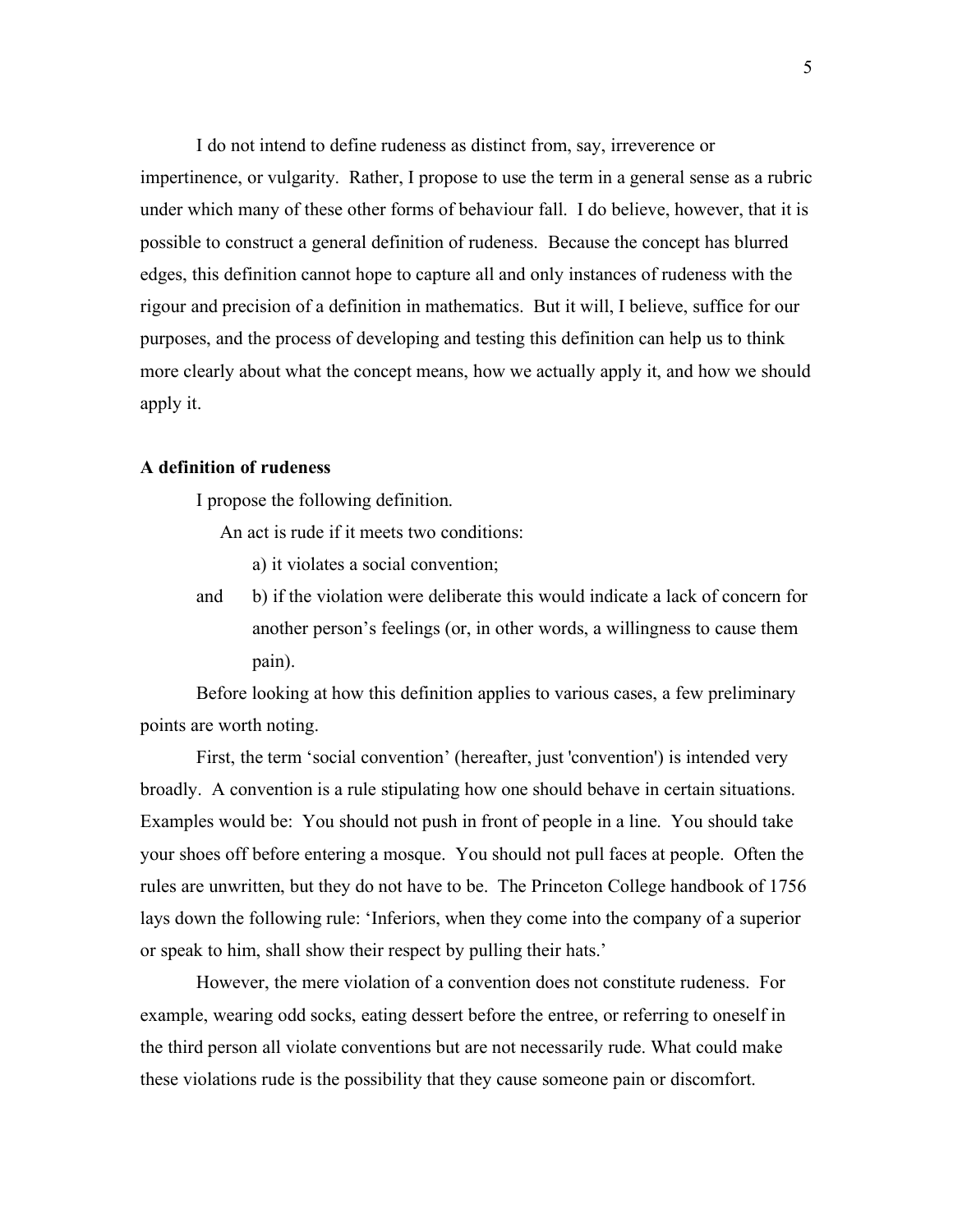Wearing red and yellow socks at a funeral, or ordering dessert as an appetizer at a formal dinner might well do this, and that is why in such situations we would usually be critical of these violations.

It would be too simple, though, to say that an act is rude if it violates a convention and causes offence. After all, the reaction of the offended party might be completely unpredictable and unreasonable. A student whose failure to wear matching socks around the house unaccountably upset a roommate could hardly be accused of rudeness. This problem is avoided by the somewhat convoluted form of part (b) of the definition.

The first thing to notice about (b) is its conditional form ('*if* the violation were deliberate . . . '). The reason for this is that the definition must capture the fact that rudeness need not be intentional. If, in the cinema, I become so engrossed in the film that I start dipping into a stranger's popcorn bucket, forgetting that my partner is sitting on my left rather than my right, I am clearly doing something rude. This is indicated by my profuse apologies should I ever discover my mistake, even though I violated the relevant convention unintentionally.<sup>5</sup> The other point to notice about (b) is that it assumes that in most cases reasonable people will agree about whether certain actions are likely to hurt another's feelings. Obviously, there will be controversial cases. But I do not think it is a weakness in the definition that its application involves making reasonable inferences about the states of mind that would normally accompany and be produced by deliberate violations of social conventions.

The definition also allows for the fact that rudeness need not be recognized as such by the 'victim'. You may tell me I have 'a mind like a steel trap', implying that it lets nothing in and nothing comes out. But I may be too obtuse to grasp your meaning or intention, perhaps thinking that you are complimenting me on the way I tenaciously hold onto the truth once I've discovered it. In this case, you have not failed to be rude; your rudeness has just failed to register with me.

One final point to note is that according to the proposed definition, rudeness is not necessarily wrong. Now for some, this will constitute an objection to the definition. Anne Lloyd Thomas, for instance, in her article "Facts and Rudeness", argues that the term is irreducibly pejorative. According to Thomas, " 'Rude' is a value word: when we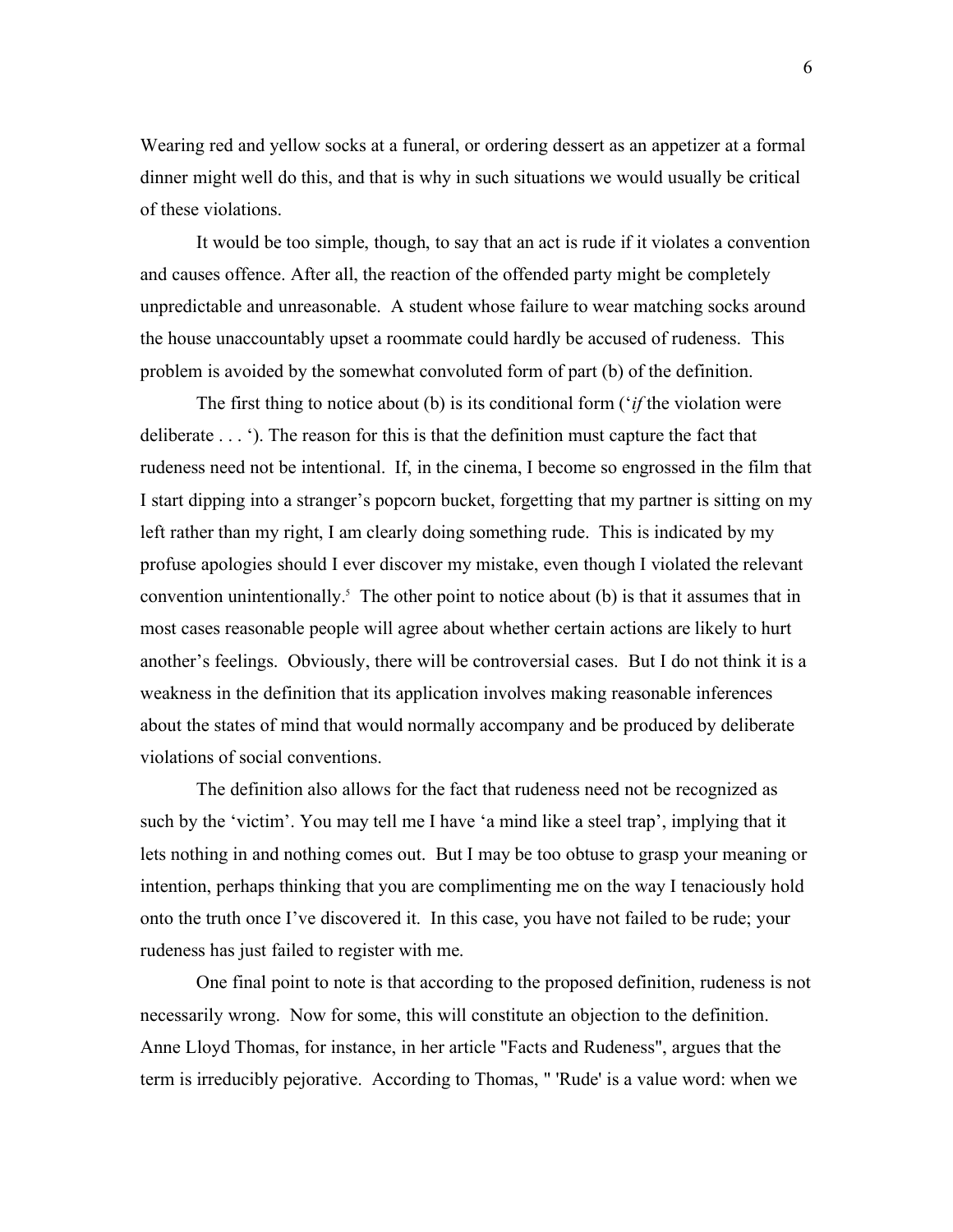say 'X is rude' we criticize or condemn a person or action or type of action for a particular kind of behaviour."6 The problem with this approach, however, is that it implies we could never coherently describe an action as rude yet justified. Surely, though, we do sometimes want to say this.

Suppose you refuse to shake hands with a person you consider morally repugnant—a war criminal, a traitor, or a person who callously destroyed the life of someone you love. Most people would say that your refusal in such a case is not just understandable but justifiable. Assuming this is so, how should we describe your behaviour? As both rude and right? Or as right and *therefore* not rude?

Thomas' analysis implies that we should prefer the second option. To the objection that there are situations where we believe rudeness is warranted, she argues that our descriptions of these situations will serve as excuses for behaviour which, if it is identified as rude, is presumed to be wrong. In my view, this puts a little too much weight on the conceptual analysis of terms as opposed to the cultural mores that underlie the way we use them. The reason we feel the need to excuse rudeness when we think it justified is not because the *concept* of rudeness is inherently pejorative but because the default attitude in our culture is that it is wrong to be indifferent to another person's feelings. The expression "punch on the nose " is not intrinsically pejorative; but we would similarly feel the need, if reporting that we had punched someone on the nose, to explain why we thought we were justified in doing so.

In fact, as we shall see, there are various circumstances in which rudeness is morally acceptable. When analyzing these cases, one could conceivably argue that the context makes the action not an instance of rudeness at all. But I believe it is usually more illuminating to see the context as determining not whether the action is rude but whether it is justifiable. This is especially the case when considering instances of what I call intentional rudeness (see below).

7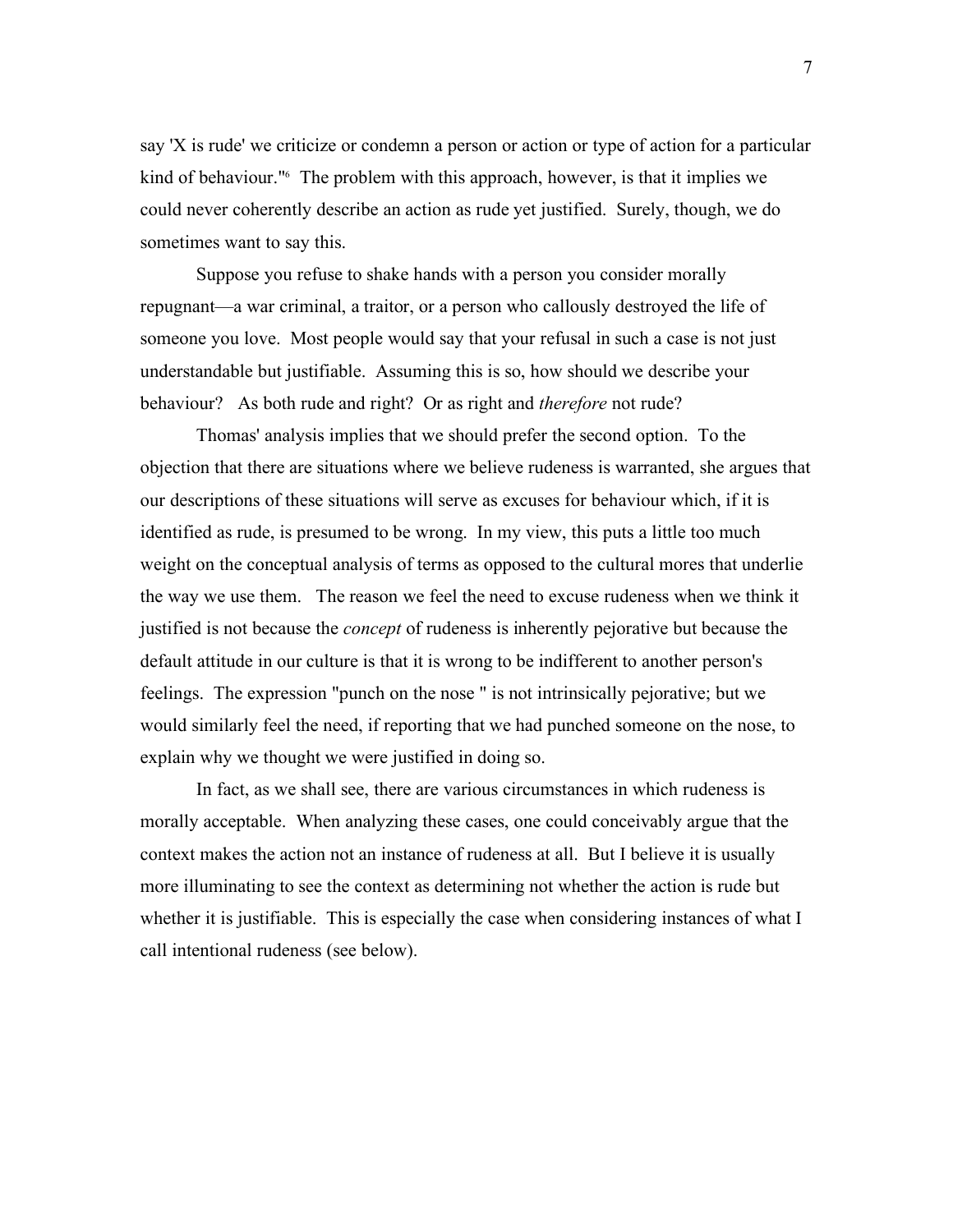## Classifying and appraising forms of rudeness

The above definition of rudeness makes possible a certain classification of the main types of rudeness and suggests general guidelines for judging how excusable or blameworthy a person's conduct is in any particular case. Both are indicated by the diagram ('Classifying and appraising rudeness'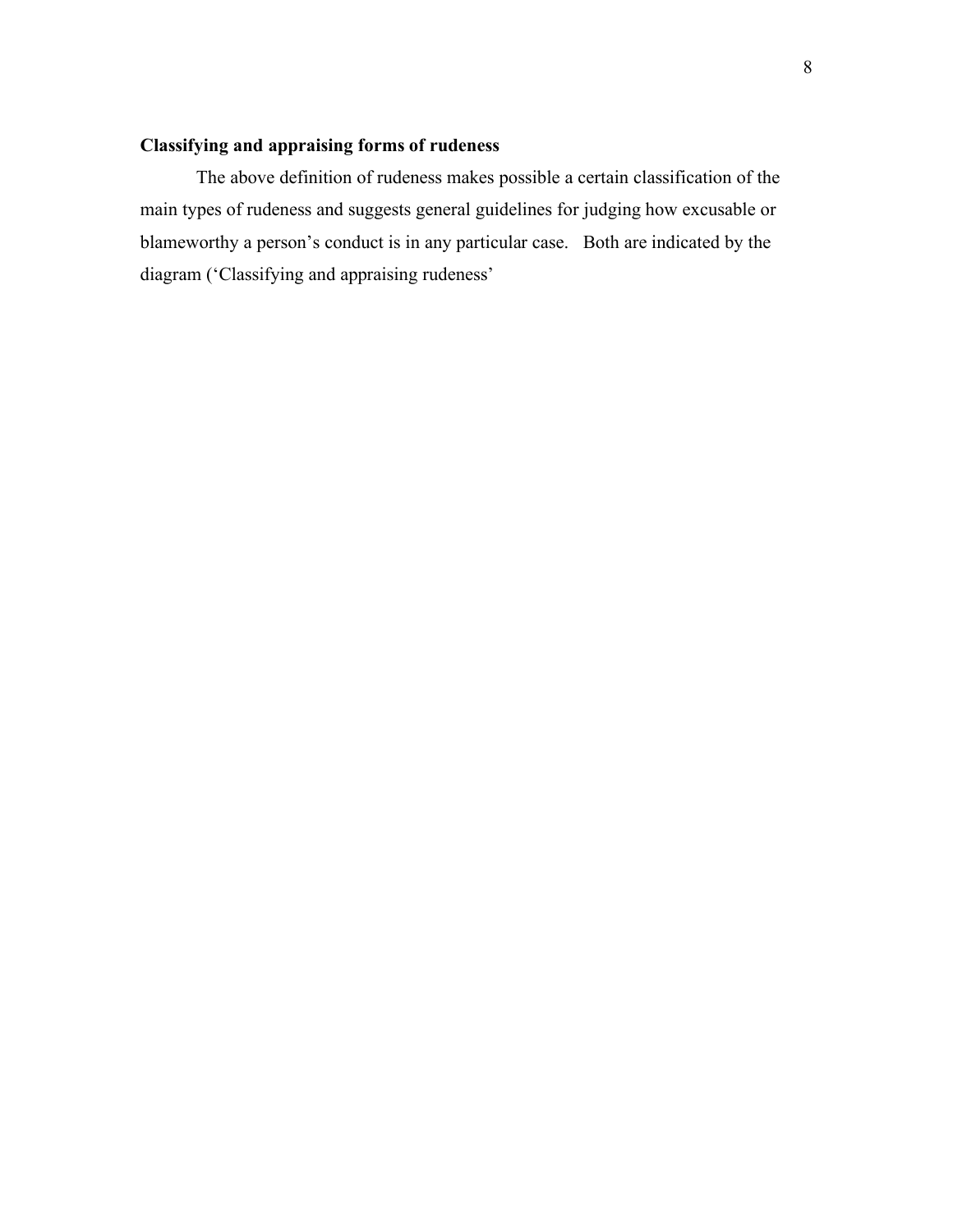# Classifying and appraising rudeness

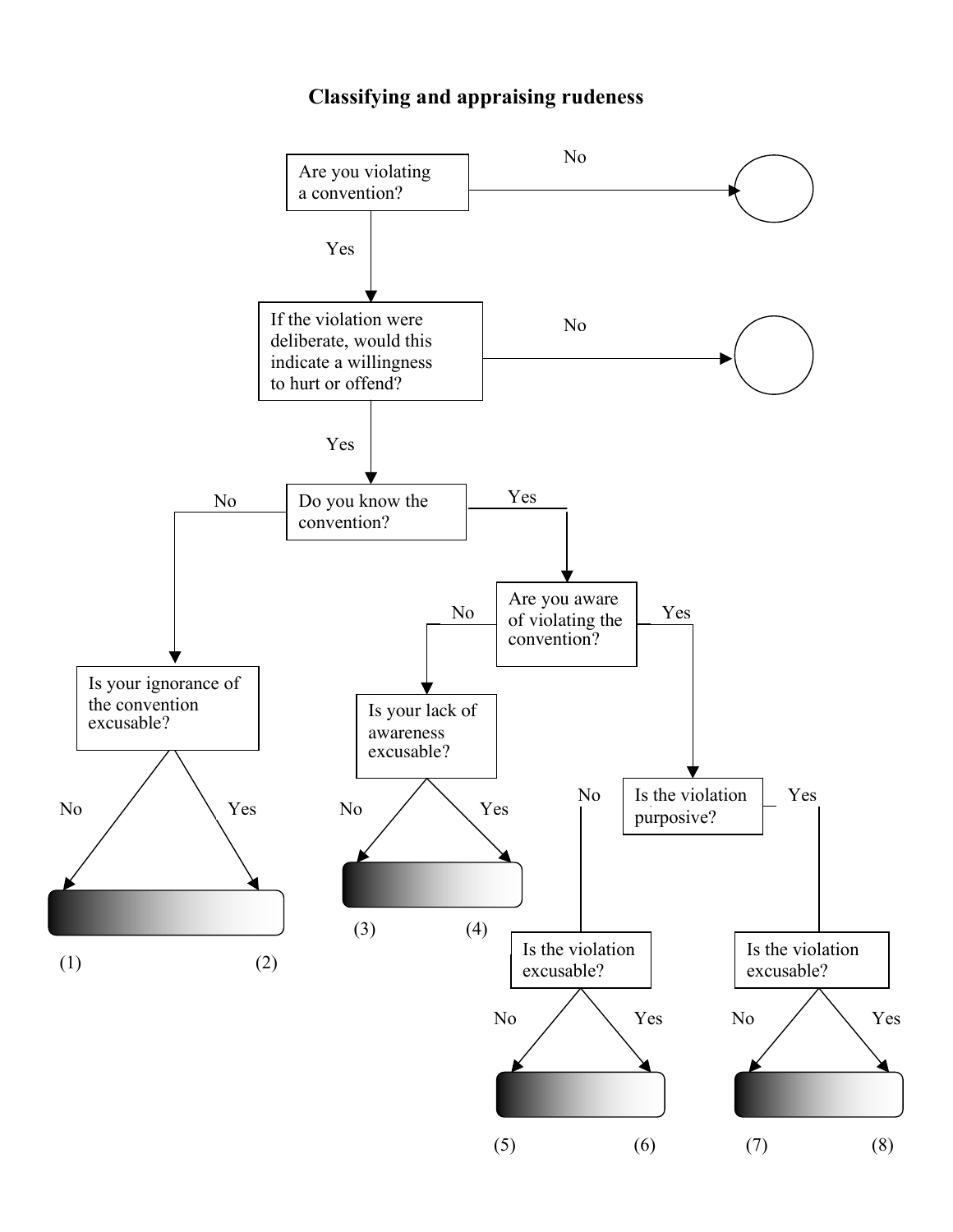The diagram indicates the sort of questions we should ask, and the order in which we should ask them, in order to determine both whether or not people have acted rudely and, in the event that they have been rude, their degree of culpability. The lines of the tree culminate in boxes that are gradated from black to white—an admittedly whimsical but nonetheless effective way of figuratively representing the moral condition of the agent's soul---darkest black representing maximal blameworthiness, pure white signifying complete excusability.

The first two questions determine whether a given action falls under the general definition of rudeness. The questions that follow concern the agent's knowledge, intentions, and level of awareness. They identify eight possible 'polar' situations that could obtain—these being extreme or uncomplicated instances of excusability or justification---and help determine to which of these the action in question is closest. The eight polar situations can be summarily described as follows (S being the agent):

(1) S does not know the convention but ought to.

E.g. After living in Japan for a year foreigners should know that they are expected to take off their shoes when entering a house. Visitors to North America should know, after a few months, that they are expected to tip in restaurants.

(2) S does not know the convention and cannot reasonably be expected to know it.

E.g. A three-year old in a restaurant who blows hard through a straw into her drink to make bubbles and noise will not be judged morally deficient. She may, of course, be quickly introduced to the convention that one is not supposed to do this ("Don't do that!" "Why not?" It's rude."), although it will be a many more years before she attains the maturity and wisdom to understand exactly why this kind of fun is prohibited.

(3) S knows the convention, is not aware of violating it, but ought to be.

This is probably the most common form of rudeness. Examples are legion: talking when the convention requires silence; constantly interrupting other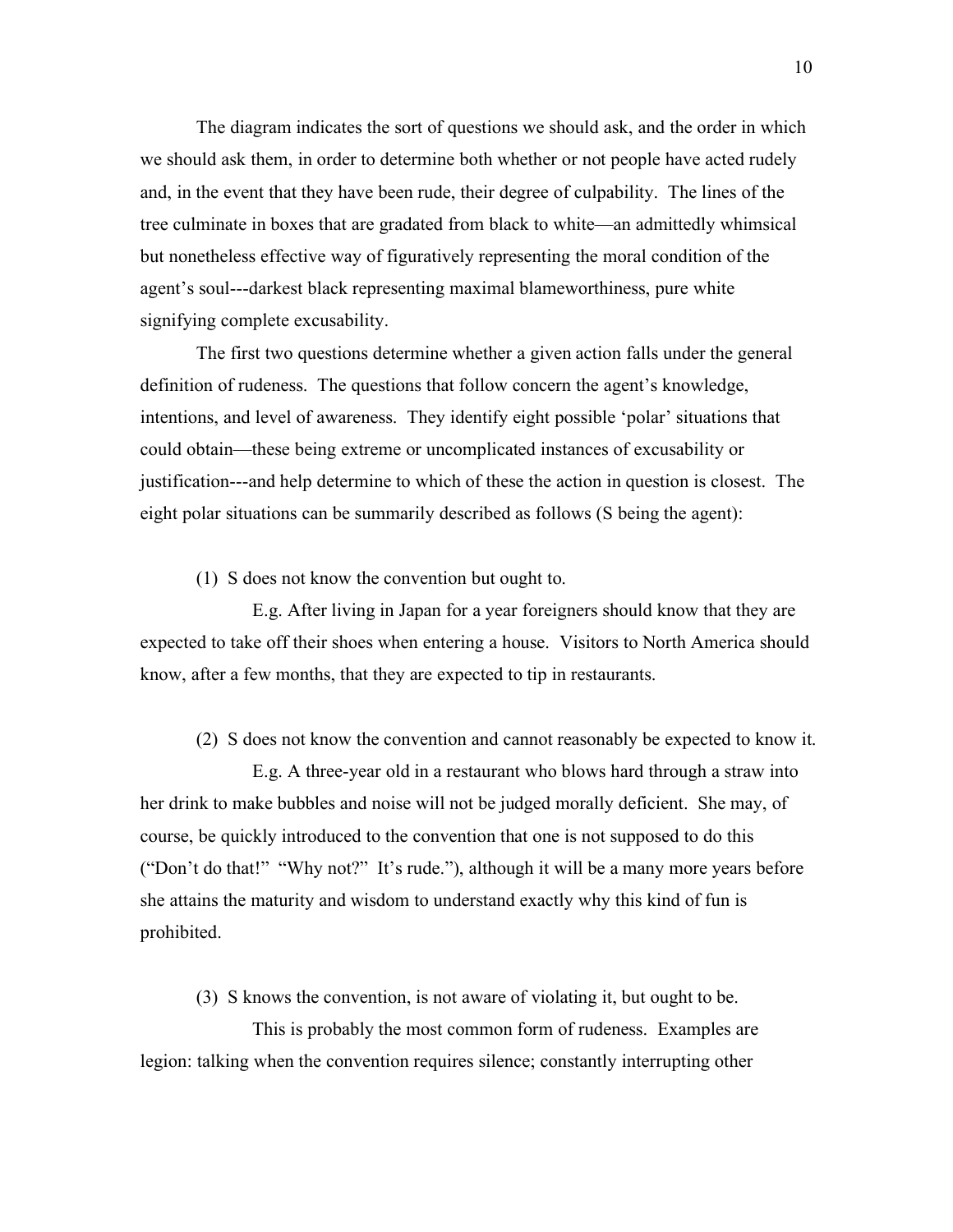speakers; failing to give subordinates sufficient attention or respect; staying at a party longer than the host would like; treating old people as if they were simple-minded.

(4) S knows the convention, is not aware of violating it, but her lack of awareness is excusable.

E.g. Someone who, because they are emotionally distraught, fails to ask a visitor to sit down; someone who falls asleep in a lecture after being up all night working as a volunteer firefighter.

(5) S knows the convention, is aware she is violating it, but is not purposely being rude (i.e. being rude is not part of her intention); however, the violation is inexcusable.

E.g. Inappropriate sexual groping; queue jumping.

(6) S knows the convention, is aware she is violating it, but is not purposely being rude; and the violation is excusable

E.g. Slapping a hysteric; opening someone else's mail to prevent a crime<sup>7</sup>

(7) S knows the convention, is aware of violating it and is purposely but inexcusably being rude.

E.g. Insulting someone using racist epithets; spitting at someone because they didn't vote the way you did.

(8) S knows the convention, is aware of violating it and is purposely but justifiably being rude.

E.g. Refusing to shake hands with someone who has betrayed you; refusing to participate in a ceremony you find morally objectionable.

#### Application of this analysis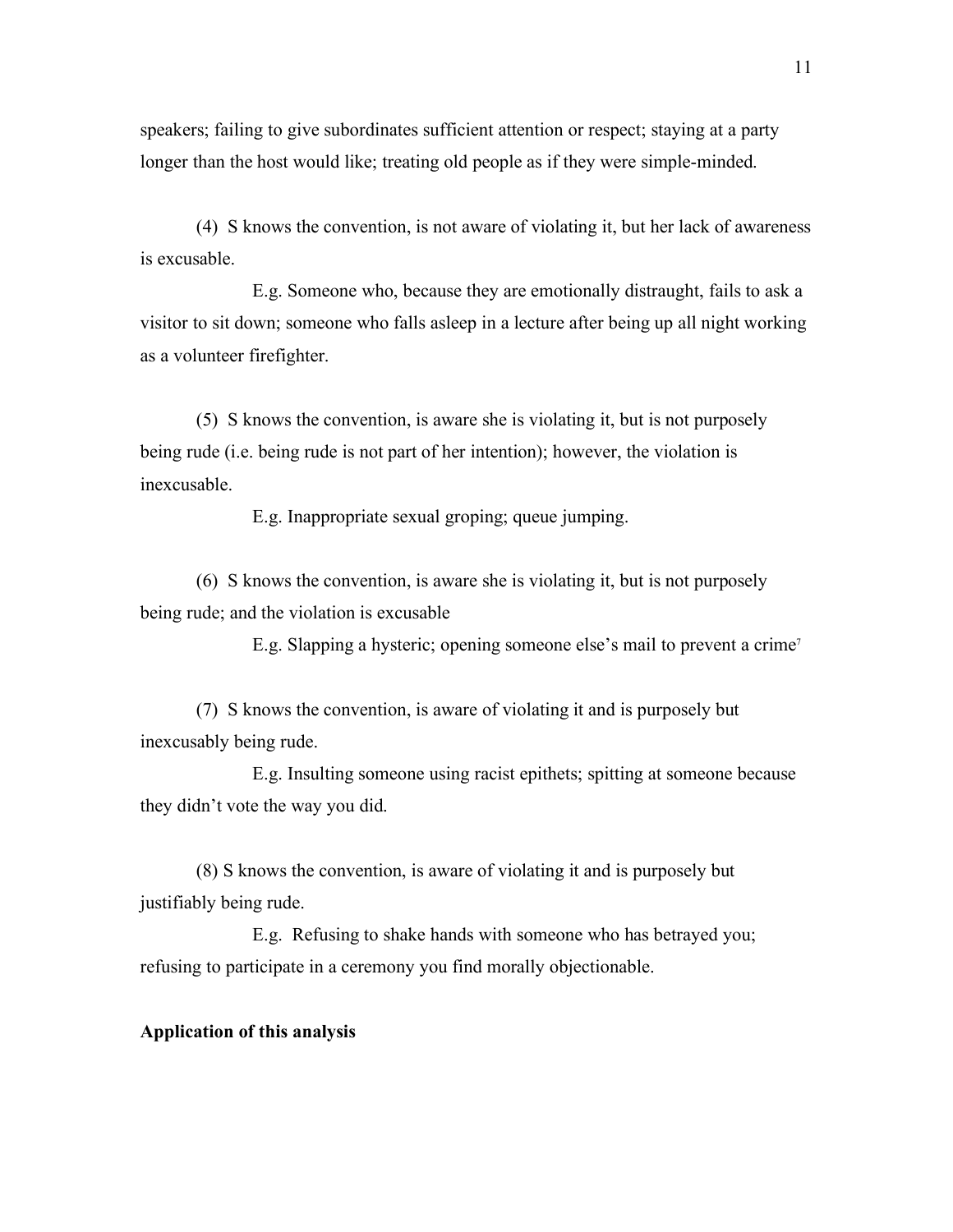The analysis schematized by the diagram is admittedly abstract. But it can nevertheless help to clarify (a) the circumstances in which we judge actions to be rude; (b) whether or not our judgement is justified; (c) precisely what it is we are finding fault with when a person acts rudely; (d) when and why we are sometimes willing to excuse rudeness; and (e) the way in which blameworthiness and excusability in this area are matters of degree. Let us see how it applies in a couple of specific cases.

*Example A*: In a departmental meeting a man keeps reading a professional journal. He doesn't read it all the time, but he delves into it whenever the discussion starts to bore him, and he clearly devotes a significant portion of his attention to it. Accused of being rude, he denies it, arguing that he is able to pay sufficient attention to the meeting while looking at the journal. He says he is simply trying to use his time efficiently.

Is there a convention that one does not read material unconnected to a meeting during a meeting? This is not a black and white issue. In a very large meeting, where hundreds of people are gathered in an auditorium, one could perhaps do this without risk of offending anyone. But if the meeting is of a kind and size where everyone can see what everyone else is doing, most would agree that some such convention obtains.

So we ask the second question: if the violation of the convention were deliberate, would this indicate a lack of concern for someone else's feeling? I would say the answer is pretty clearly yes. Most people will feel at least somewhat aggrieved, annoyed, insulted or upset if they notice that while they are speaking one of their colleagues is reading something quite unrelated to the topic under discussion. We are not, of course, assuming at this point that the violation of the convention *is* deliberate; we are just using the hypothetical question to ascertain that the behaviour in question is indeed rude.

Given that we have here an instance of rudeness, we can next ascertain to what extent and in what respect the person is at fault. Does he know about the convention? While one can imagine some scenario in which a recent arrival from a different culture might be ignorant of the relevant convention, in almost all cases one encounters the individual can be assumed to know the convention simply in virtue of being a longstanding and participating member of our culture. So we proceed to the next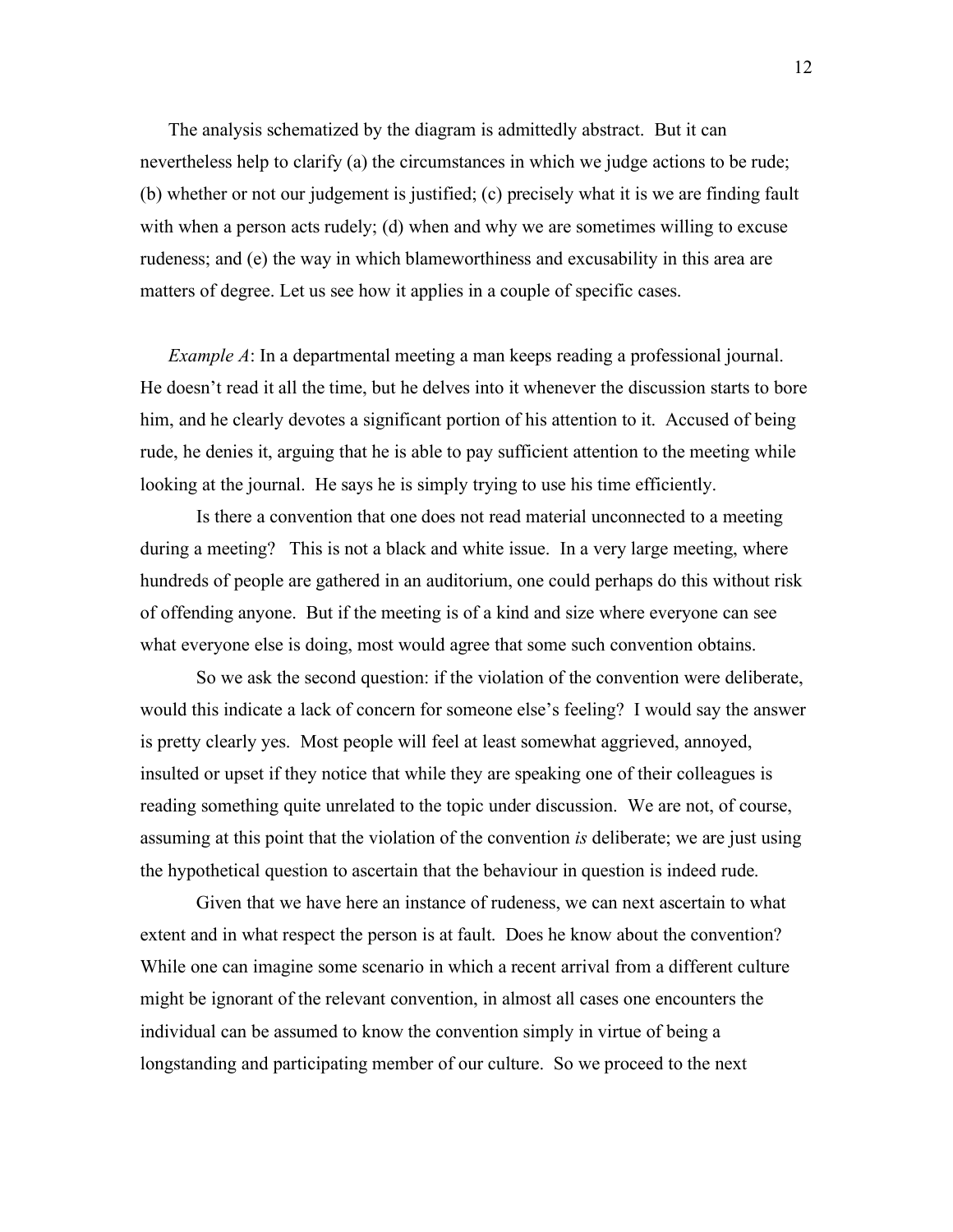question: Is the person aware that they are violating a convention?8 Here again, in the situation we are imagining, the answer will usually be yes. Self-awareness is, of course, a matter of degree. At one end of the spectrum is someone who deliberately, perhaps even ostentatiously, reads while a colleague speaks. This person is being *purposely* rude—to be rude is part of his purpose, perhaps as a way of gaining revenge or showing disrespect. At the other end of the spectrum is the case of someone who first started perusing the journal at a point when the meeting was bogged down in a technical discussion that didn't concern her and who then chooses to keep reading while tuning out the rest of the meeting. It is possible, of course, to imagine a meeting so boring, a journal article so captivating, and a reader so interested in the topic of the article for the violation to be almost completely unconscious. But such cases would be unusual.

The chances are, then, that the person we have described is basically aware that they are violating a convention, and even though they may not actually be doing it purposely, they are nevertheless aware of what they are doing and are willing to risk offending or hurting the feelings of other people. The final question to ask is whether such a violation is morally justifiable. Again, it is not difficult to dream up circumstances in which we would forgive the violator entirely: something in the article could have triggered an original idea that will eventually benefit millions of people. But in the case of normal people in normal meetings reading a normal journal article, this sort of excuse will not normally be available. It is most likely that they are simply willing to risk causing offence because their preference for reading outweighs their sense of obligation to respect the convention that one listens to one's colleagues during meetings.

*Example B*: A high school principal addresses a group of parents, all of whom happen to be female, as "ladies". Fifty years ago this would have been unremarkable. Today, there are still places where it is normal practice, but many people now view the term "ladies" as somewhat demeaning. It connotes delicacy and distance from the world of work, action, and decision making; it sounds condescending; and insofar as it helps to sustain outmoded ideas about femininity, it belongs to a way of thinking and speaking that continues to limit women's freedom.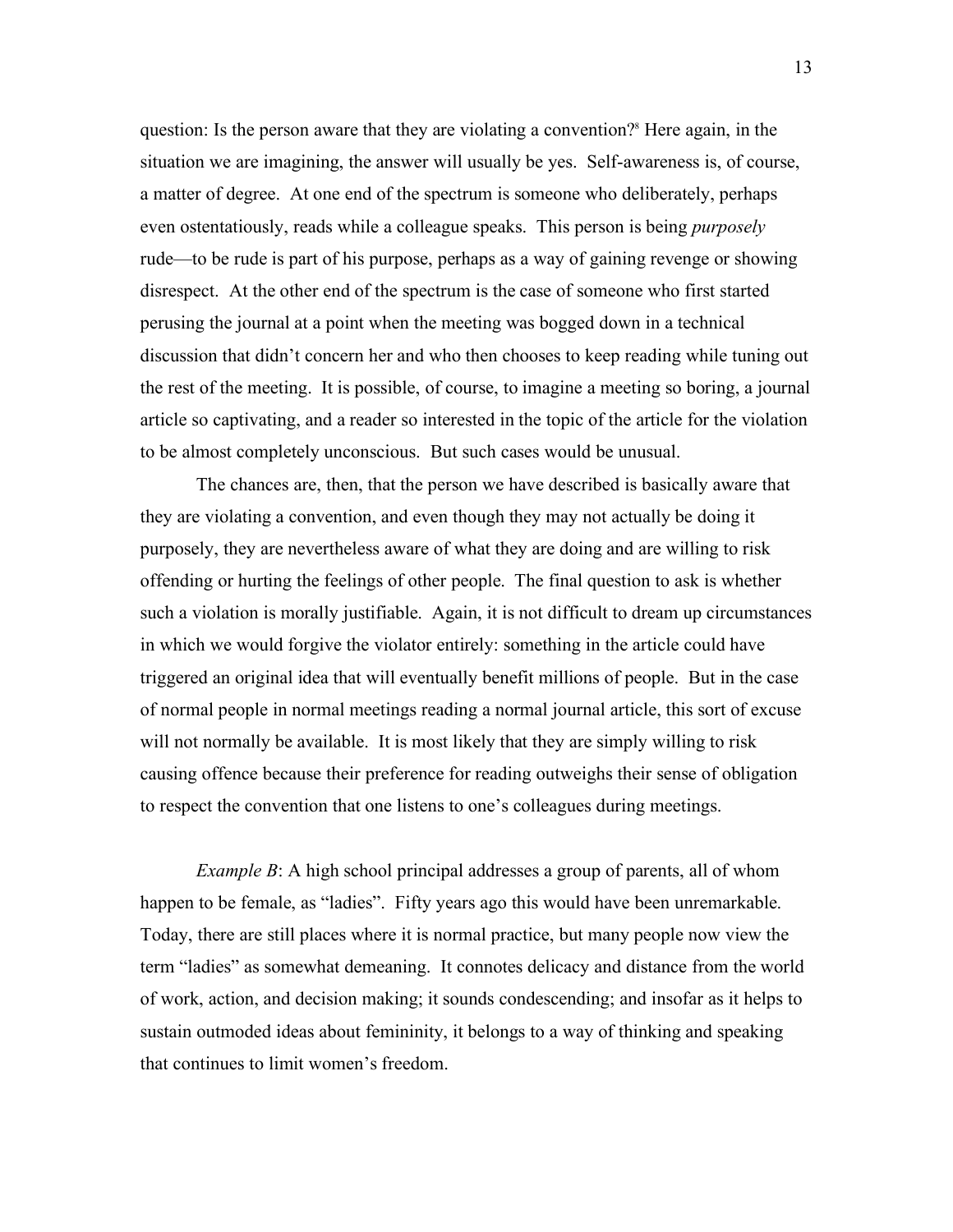Is the high school principal being rude? That depends entirely on the historical and geographical circumstances. In some places he would be conforming to rather than violating a convention. But elsewhere his use of "ladies" would be resented in the same way, although perhaps not to the same extent, as would his use of terms like "Red Indian", "coloured", "half-breed", "coolie", or "lunatic". In these latter places, the conventions have changed, and if the principal were deliberately violating them this would indicate a willingness to risk offending his audience. So in these situations, he is being rude. The issue now becomes *why* he is being rude and to what extent his rudeness is blameworthy or excusable.

One possibility, of course, is that he is being jocular and using the term tongue in cheek. In that case, the violation of convention is conscious and purposive. <sup>9</sup> Whether or not the humour is acceptable depends on all sorts of subtle variables such as the principal's reputation, his relationship to his audience, the character of his audience, the topic under discussion, and so on. Another possibility is that he is unfamiliar with the feminist critique of terms like "ladies" and not attuned to the cultural changes that have rendered it suspect: in other words, he is ignorant of the relevant convention. In that case, the question becomes to what extent this ignorance is excusable or blameworthy. A Southerner in his sixties, or someone whose first language is not English, will probably be cut more slack than a Yankee yuppie. Irony and ignorance are the two most probable explanations. It is, of course, conceivable that the principal knows that the term offends some women and is being momentarily thoughtless and insensitive; it also possible that he is willfully trying to cause offence; but neither scenario is very likely.

The cases discussed are deliberately somewhat messy. It is not part of my project to provide some algorithm that can be applied mechanically to any situation to yield a definitive moral judgement. On the contrary, one obvious conclusion to emerge is that any reasonable judgement about the rudeness of an action is relative to the specific context in which the behaviour being judged occurs. I take it to be a virtue of the approach I have outlined that it highlights rather than hides this situational relativity.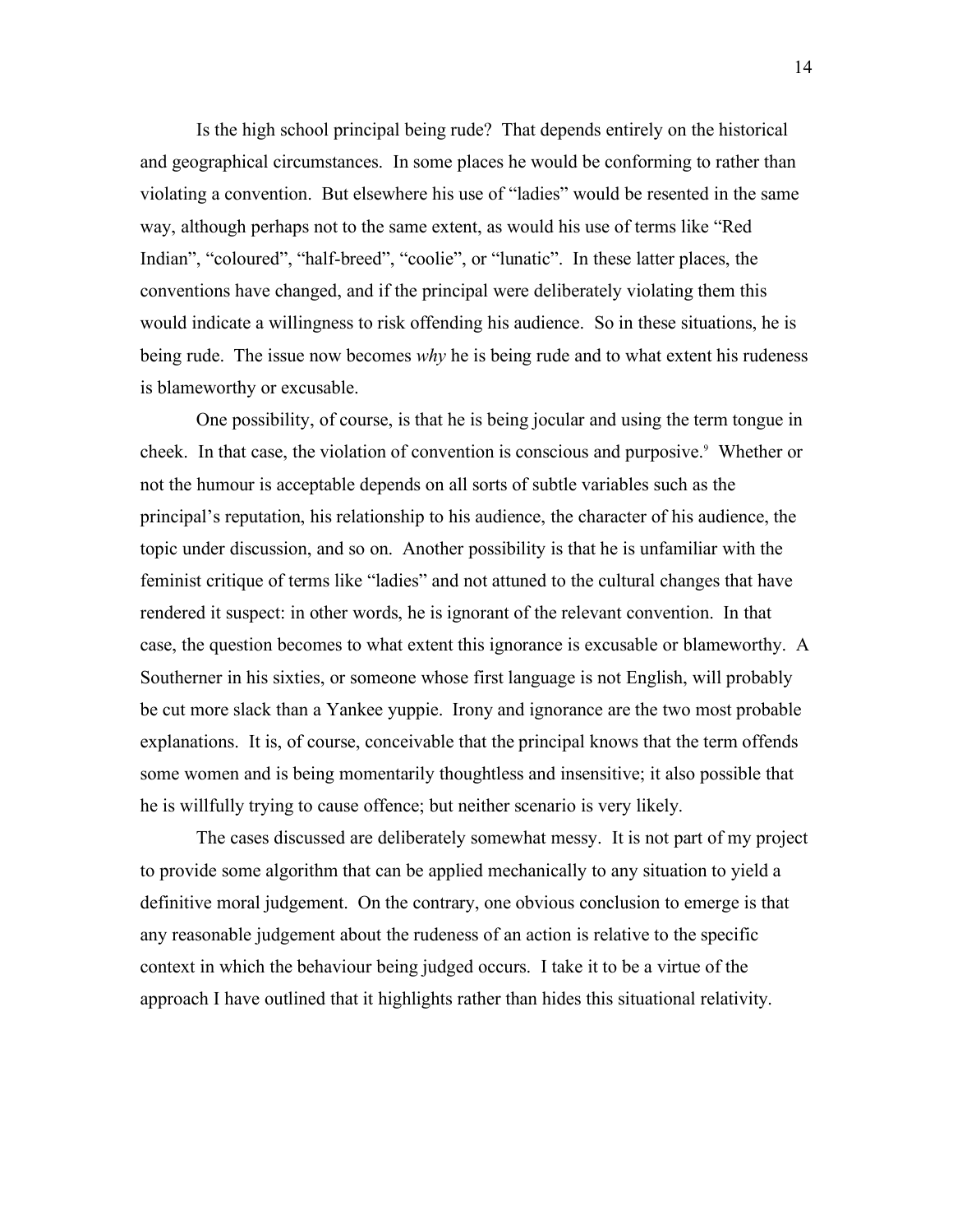#### **Objections**

One objection to the proposed definition of rudeness that will probably occur to many readers is that it covers too much. Suppose I break into a man's house, steal some valuables, start a fire in the basement and then shoot them him when he tries to escape. We would not normally describe such behaviour as rude. Yet it seems to satisfy the conditions laid down by my definition. Clearly, I am violating conventions—viz. the laws against burglary, arson and murder. My actions are deliberate violations of these laws and obviously indicate a willingness, even an intention, to cause someone harm. So according to my definition, I have acted rudely. But do we really want to say that theft, arson and murder are instances of rudeness?10

The simple and, I believe, adequate response to this objection is to accept that actions like theft, arson, assault, kidnapping, and murder are indeed rude. But they are not *only* rude; they invite criticism on other grounds as well; and our intense disapprobation has to do mainly with the other, more serious negative aspects of these actions. An analogy might help here. Suppose a gang of crooks commits an armed robbery in the course of which they park next to a fire hydrant exceed the speed limit. These relatively minor infractions will not motivate the police to get after the gang; nor, if the crooks are caught, will they be given parking and speeding tickets. The police will naturally focus on the more serious offences. But the traffic violations are still illegal actions. It is just that the enormity of the crime renders then insignificant. To be sure, it sounds a little odd to say that murder is rude, but that is just because it would normally be perverse of someone to pay attention to the fact that a killer has acted impolitely when the other moral, criminal, and tragic aspects of murder are so much more important. It sounds odd to say that the stars shine in the daytime, but they do; we just don't notice them because their light is overwhelmed by that of the sun.

Granted that this answers the objection raised, one might still demand that an adequate definition of rudeness should enable us to distinguish between actions that are *merely* rude and actions that go beyond mere rudeness. On the face of it, this looks like a reasonable request. I doubt that it can be satisfied, however, for at least two reasons.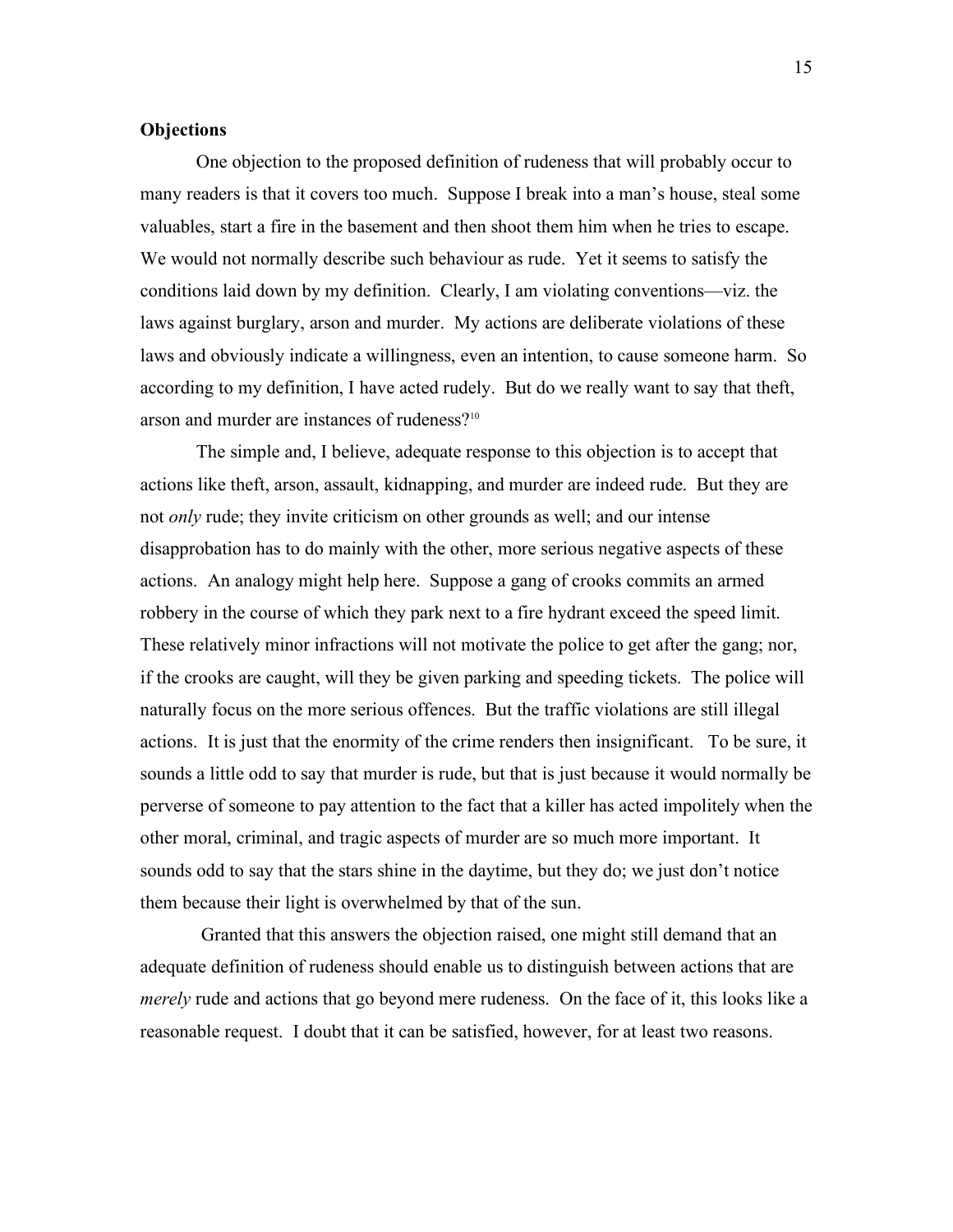First, the expression "go beyond rudeness" is liable to mislead us. It contains the implication that rudeness is at the trivial end of the spectrum of morally reprehensible behaviour. But it ain't necessarily so, both because not all rudeness is reprehensible, and because rudeness can sometimes be very serious in terms of the immediate suffering caused or its long term consequences. The general level and type of civility in a society are also important determinants of its cultural quality: Edmund Burke even maintained that "manners are of more importance than laws." The temptation to trivialize rudeness is perhaps reinforced by the fact that most forms of rudeness are not prohibited by law. The exemplars of rude behaviour that we most readily call to mind also tend to be relatively unimportant actions—such things as people pushing in line or being over-familiar. But rudeness can be devastating. Imagine the emotional impact of having someone you love spit in your face. And as a character trait, a propensity to be rude is not a superficial or incidental quality. In many cases it bespeaks a lack of respect or a lack of concern for others—moral failings that most of us would consider quite serious.<sup>11</sup> Thus the very notion of the "merely rude" is suspect.

Second, even if we accept that acts can be ranged on a spectrum of moral seriousness and that mere rudeness tends to occupy the slighter end, it is still difficult to draw a sharp line between the merely rude and the rude-plus. Consider the following series of convention violations that might occur in a letter:

a) I make a grammatical mistake. This violates a convention, but it falls short of rudeness since it fails to meet the second condition of my definition.

b) I use an incorrect form of address (e.g. I write "Dear Mr. Smith instead of "Dear Dr. Smith"). This is rude according to my definition; if it were done deliberately it would indicate a willingness to offend. How one judges the violation depends, of course, on whether it is accidental, deliberate, justified, and so on.<sup>12</sup>

c) I write in an open letter to a newspaper, "Dear Mr. Smith, You are an ignorant idiot." This is obviously rude and obviously intentional. It does not seem to be anything more.

d) I write, "Dear Mr. Smith, You are a cross-dressing pervert, and unless you send me \$500 I will have the photos that prove it e-mailed to all your friends and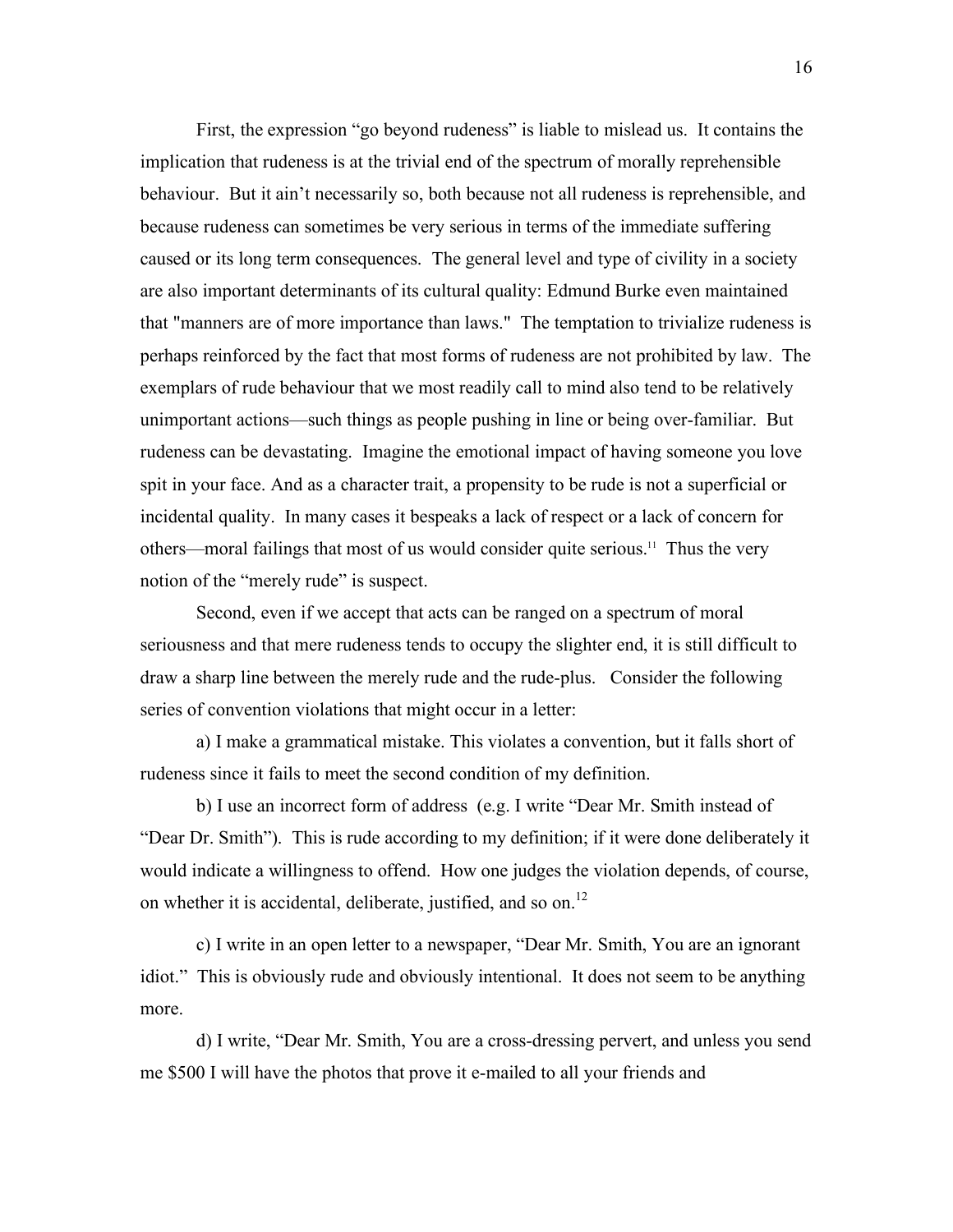acquaintances." This is rude, and it also constitutes blackmail, which deepens its moral reprehensibility and makes it illegal to boot.

Most of us would agree that in normal circumstances (d) is worse than (c). But it is hard to identify any further condition satisfied by (d) but not by (c) that makes (d) necessarily worse. The motive may be baser, but it does not have to be. The harm done to Mr. Smith is likely to be more serious; but it may not be. And the fact that blackmail is illegal seems irrelevant, since this could easily not be the case. Thus, to anyone who thinks they can define rudeness in a way that makes possible a principled separation between rudeness and other acts that offend or harm others, I would issue this challenge: identify the condition that mere rudeness fails to meet but which is met by these other harmful acts. Perhaps it is possible to tighten the definition of rudeness in this way; but in the absence of plausible suggestions, it is reasonable to be skeptical.

#### Acceptable intentional rudeness

John Henry Newman wrote, "A gentleman is someone who never causes another person pain" (to which Oscar Wilde wickedly added—unintentionally). If we interpret this definition of a gentleman more broadly as a characterization of a perfectly well mannered person, it is rather appealing. It chimes with the definition of rudeness offered above and also with the familiar but still valuable notion that good manners and social grace are largely a matter of doing what makes other people feel comfortable and not doing what causes discomfort. <sup>13</sup> However, that definition, and the analysis it supports, implies that there are times when good manners may legitimately be suspended or overridden. Of the eight 'polar' situations identified in the diagram, two (numbered 6 and 8) involve actions that are known by the agent to be rude but which are nevertheless morally acceptable. The difference between them is that in one case (6) being rude is not part of the agent's purpose, whereas in the other case (8) it is.

I believe that these situations, where we may justifiably risk offending or hurting the feelings of another person, can usually be placed under one of five headings: emergencies; promoting long-term benefits; making a statement; humour; and pedagogy. Let us consider these in turn.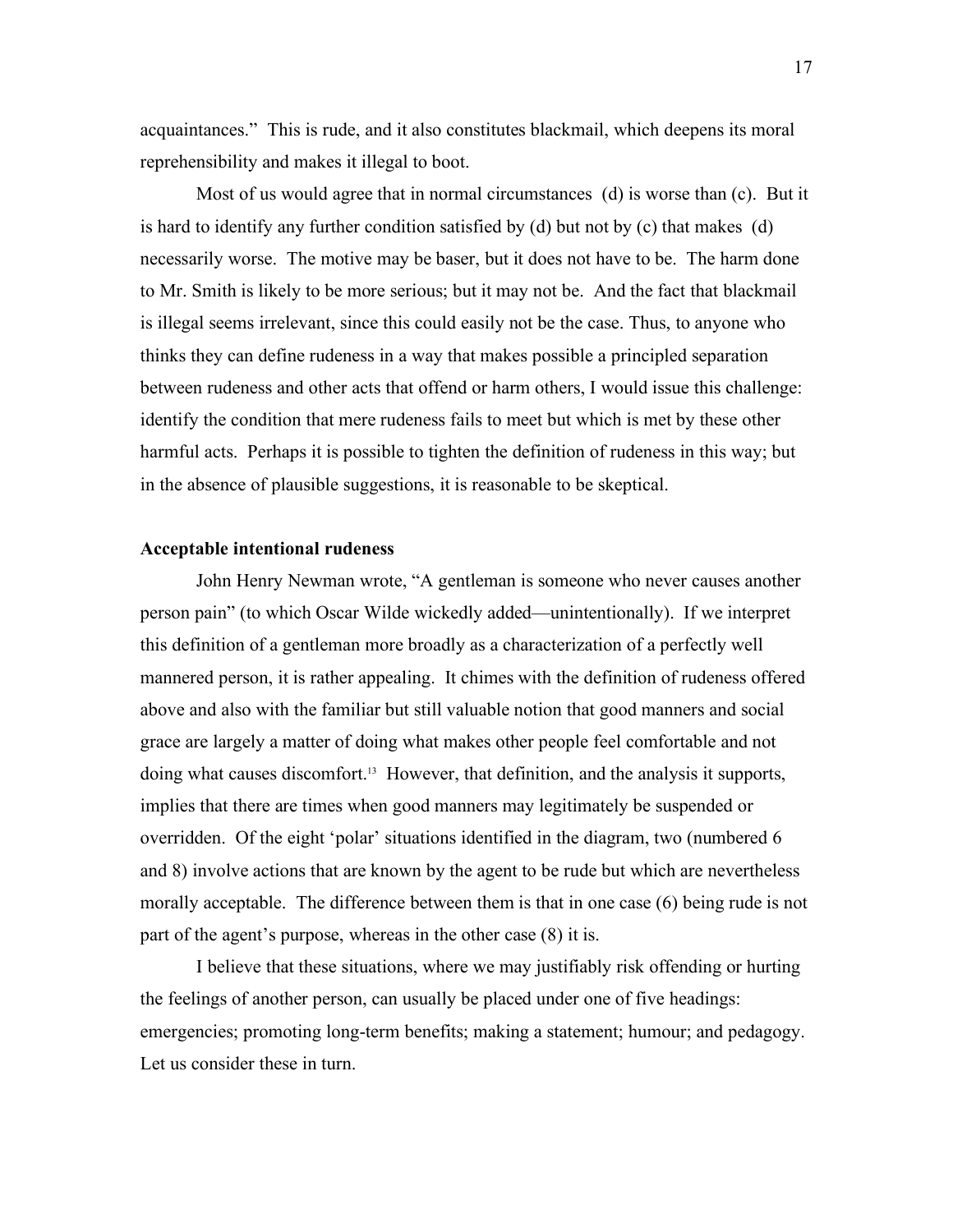#### *i) Emergencies*

The general principle here is uncontroversial. Everyone would agree that the normal niceties of social intercourse should be suspended or ignored if a crisis suddenly arises. If I am talking to you and you see a child about to chase a ball into the street or grab hold of a freshly painted railing, you should interrupt and shout a warning without any preliminary apology. The normal convention is that you keep listening until I've said what I have to say or at least until I say something you feel the need to comment on. Where the need to stop listening and turn your attention elsewhere is not too pressing, you would normally indicate that you have to suspend that convention using a formula such as, "Excuse me" or "Pardon me". In effect we have here a convention for suspending a convention. Literally, you ask my indulgence or even my forgiveness for an action that would otherwise be rude. But if there is no time for that, you simply act. Interestingly, even though the acceptability of suspending the convention in an emergency is generally understood, you are still likely to ask to be excused retroactively, saying, once the crisis is over, something like, "Sorry about that . . . "

Of course, people can disagree over whether a situation constitutes the sort of emergency that justifies violating a convention. Suppose we are talking on the phone and I suddenly say, "Gotta go!" and hang up. If I tell you later that I saw someone stealing clothes from my clothesline you will probably accept this as a reasonable excuse. If I tell you that I noticed it was beginning to drizzle and needed to take the clothes in, you will probably feel that a fuller explanation could and should have been given at the time. But there is no clear line between emergencies and non-emergencies, in part because different people have different crisis-point thresholds. The best principle to employ here is probably the golden rule: we should ask whether we would be offended or hurt if in a similar situation we were on the receiving end of the convention violation.

#### *ii) Promoting long-term benefits*

Sometimes, slavishly abiding by a convention may result in serious long-term harm to oneself or others while violating it is likely to produce beneficial consequences.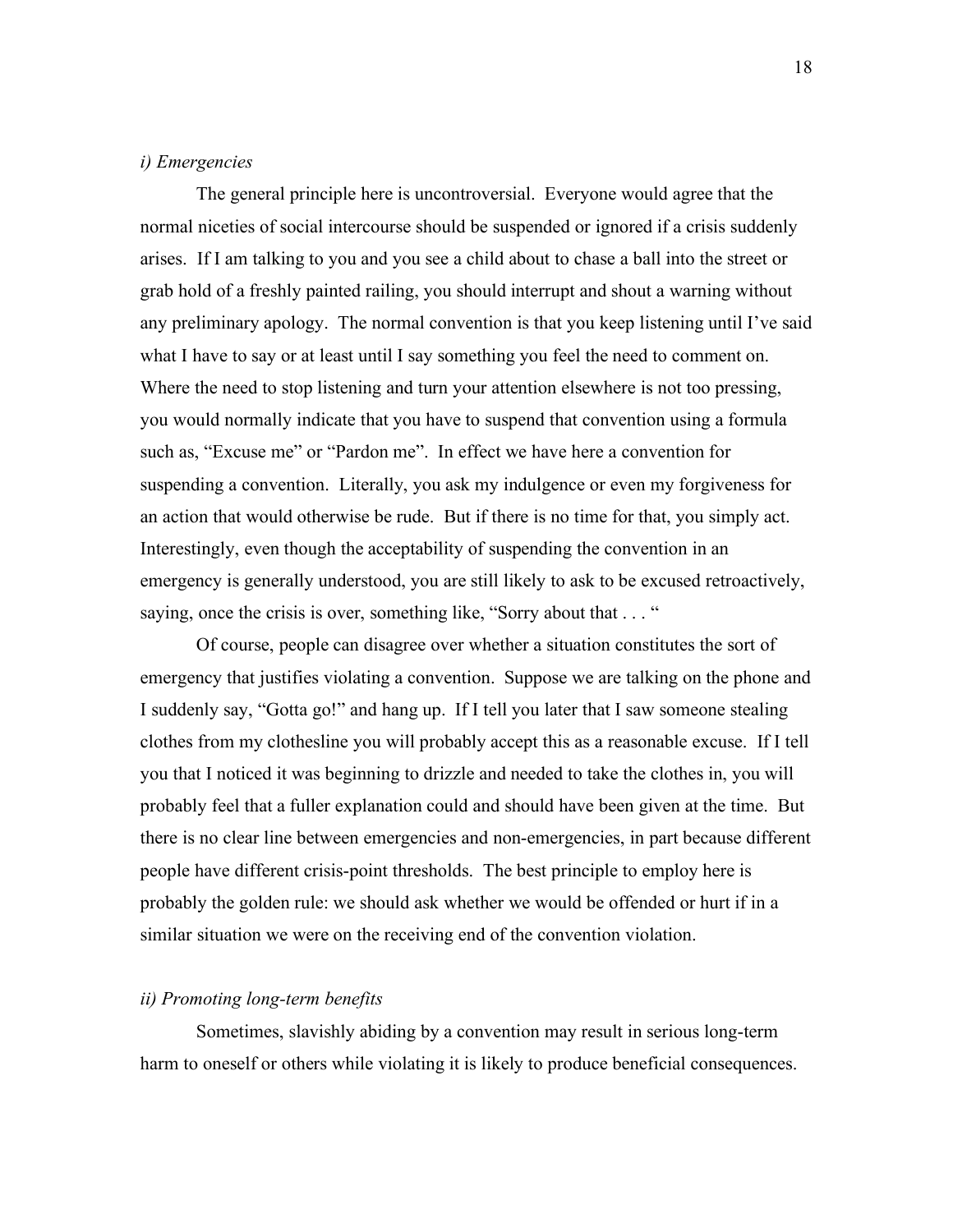Of course, this is true in the case of emergencies as well, but some situations would not normally be described as emergencies since there is ample opportunity for reflection prior to action. For example, there are some topics that many people consider unsuitable or inappropriate for discussion with anyone other than a few privileged members of their circle of family and friends—matters such as salaries, personal hygiene, marital intimacies, or a person's self-destructive habits. Approaching such issues invites the charge of failing to "mind your own business." Yet occasions can arise where the best course of action is to risk being thought rude in order to confront people with a truth they are unable or unwilling to recognize—that they are becoming an alcoholic, showing favouritism to one of their children, spending themselves into misery, treating their partner badly, not washing their clothes often enough, or getting married to the wrong person.14 Often, the primary beneficiary of such interventions is intended to be those who are also most likely to be hurt or offended. This will not, of course, necessarily lessen the affront they feel; on the contrary, it can even seem to compound impertinence with condescension. But ideally, at least, the rudeness will be forgiven in virtue of the good intentions behind it or the positive consequences that flow from it.

#### *iii) Making a statement*

In the sort of situations just considered under (i) and (ii), the rudeness is incidental rather than integral to the purpose of the action. It just so happens in these cases that the best means to bring about a certain end involves violating a convention. More interesting, though, are those situations where the rudeness, although morally acceptable, is much more willful, and where violating a convention is itself part of the action's purpose. I would suggest that the two most common reasons for this sort of deliberate rudeness are to make some sort of statement and to be humourous. We will consider these in turn.

Here are some examples of people making statements through actions that satisfy the definition of rudeness:

- refusing to shake hands with someone
- not singing the national anthem (where doing so is clearly expected)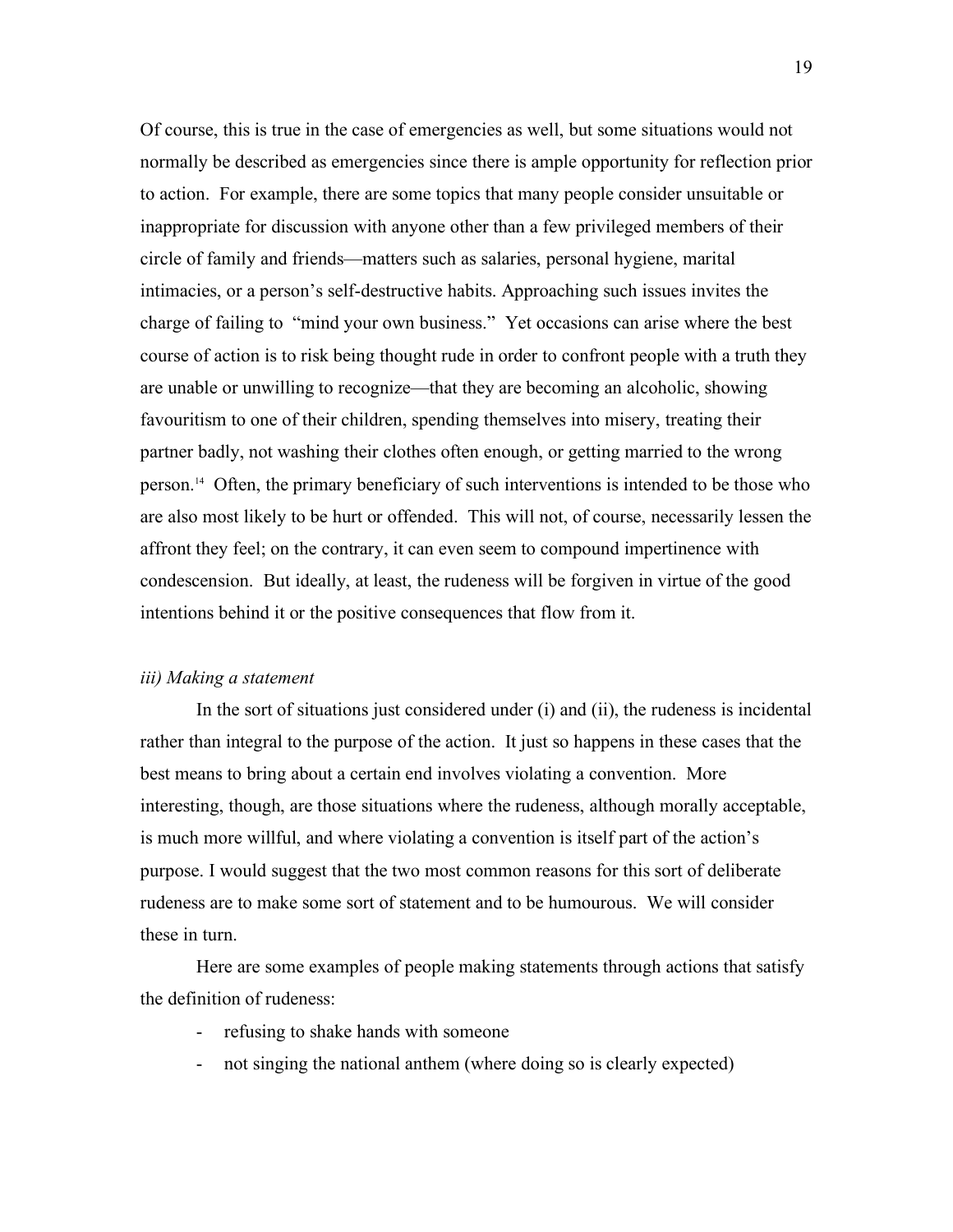- pointedly not using a person's title
- same-sex couples kissing in public
- African-Americans in the 1950s ignoring segregationist restrictions on where they may sit, eat, drink, etc.

Typically, the statements made by convention-violating actions such as these will be about either: a) the agent; b) the person or persons at whom the action is directed; or c) the convention that is being violated. These categories are not exclusive.

If I offer you my hand and you refuse to shake it, this will normally be understood, first of all, as a statement expressing your opinion of me. <sup>15</sup> It probably means that you despise me, perhaps because I am guilty of some terrible crime, or perhaps because I betrayed your trust. In these situations, it may also indicate that you do not forgive me. Your refusal might, in addition, affirm a belief you hold about yourself: perhaps that you are superior to me or in some sense "cleaner", and that you should preserve this condition.

It often happens that an individual will find herself in the middle of a group where everyone else is following a convention that she does not wish to follow. In these situations she can feel considerable pressure to conform to the convention—for instance, to pledge allegiance to the flag, to sing the national anthem, or to bow her head when everyone else is praying. By not conforming, she can make a statement about her own position or beliefs-- "I don't really belong to this group"; "I do not share your beliefs"; "I am not the kind of person who makes gestures of submission"; "I am a Christian and follow to the letter Jesus' command to eschew oaths"; "I disapprove of the war currently being fought by the government of the country symbolized by the flag." Her actions may also express her view of the convention itself: "I disapprove of the way flags and anthems are reinforcing forms of nationalism that I consider morally unhealthy and politically dangerous"; "I disapprove of this moment of prayer since I believe it violates the principle that the state should not promote any form of religious worship."

Challenging the conventions is an interesting and sometimes valuable function of rude behaviour. People who refuse to go along with some widely accepted convention are often viewed from the vantage point of the mainstream as difficult, self-important,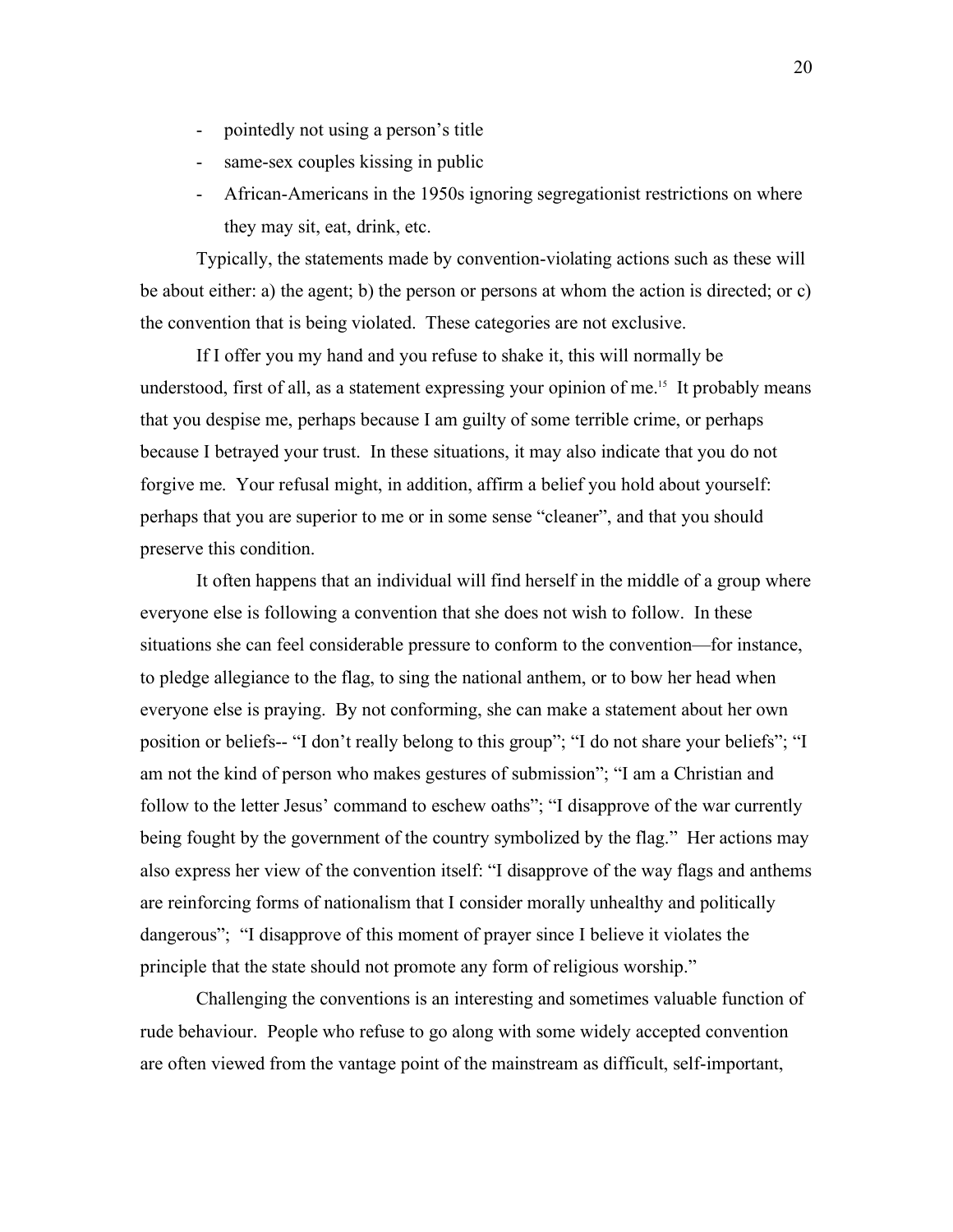attention-seeking boat-rockers. They may be, of course. But in many cases they are people who have reflected seriously on the significance of a convention and have decided that it expresses or is associated with beliefs and values that they do not wish to support. Unfortunately, it is often hard to avoid the stark choice of either conforming to or violating a convention. When the national anthem is played, you must either stand or remain seated (ploys such as pretending to look for something on the floor are awkward and demeaning). If the pope and the Queen of England come to your back yard cookout, you have to decide whether or not to bow when introduced and use phrases like "your holiness" and "your majesty". In such situations, thoughtful people can be genuinely torn between not wanting to embarrass or offend anyone and wishing to comport themselves in accordance with their beliefs. When the latter motive prevails, it is important to recognize that their rudeness may be a sign of both intellectual autonomy and integrity.

A well-known but still wonderful anecdote about Beethoven illustrates several of the points just made. The composer was walking through a park with Goethe, twenty years his senior and the most celebrated German author of his time. Noticing that a small group of nobles accompanied by their entourage were coming toward them along the same path, Goethe followed the custom of the day and stepped aside, bowing to his social superiors as they passed. Beethoven, however, kept to his course, ploughing straight through the middle of the group, hands behind his back, head high, eyes forward. Catching up with his companion, a shocked Goethe asked how he could be so disrespectful toward the nobility, to which Beethoven replied, "There are thousands of them, but only two of us."

#### *iv) Humour*

One of the most common forms of humour that many of us engage in is mock rudeness. Here are a few examples:

- I address a friend in derogatory terms ("Mornin' meathead!").
- I address a friend inappropriately ("Hey sexpot!").
- I transfer items from a friend's shopping cart to my own.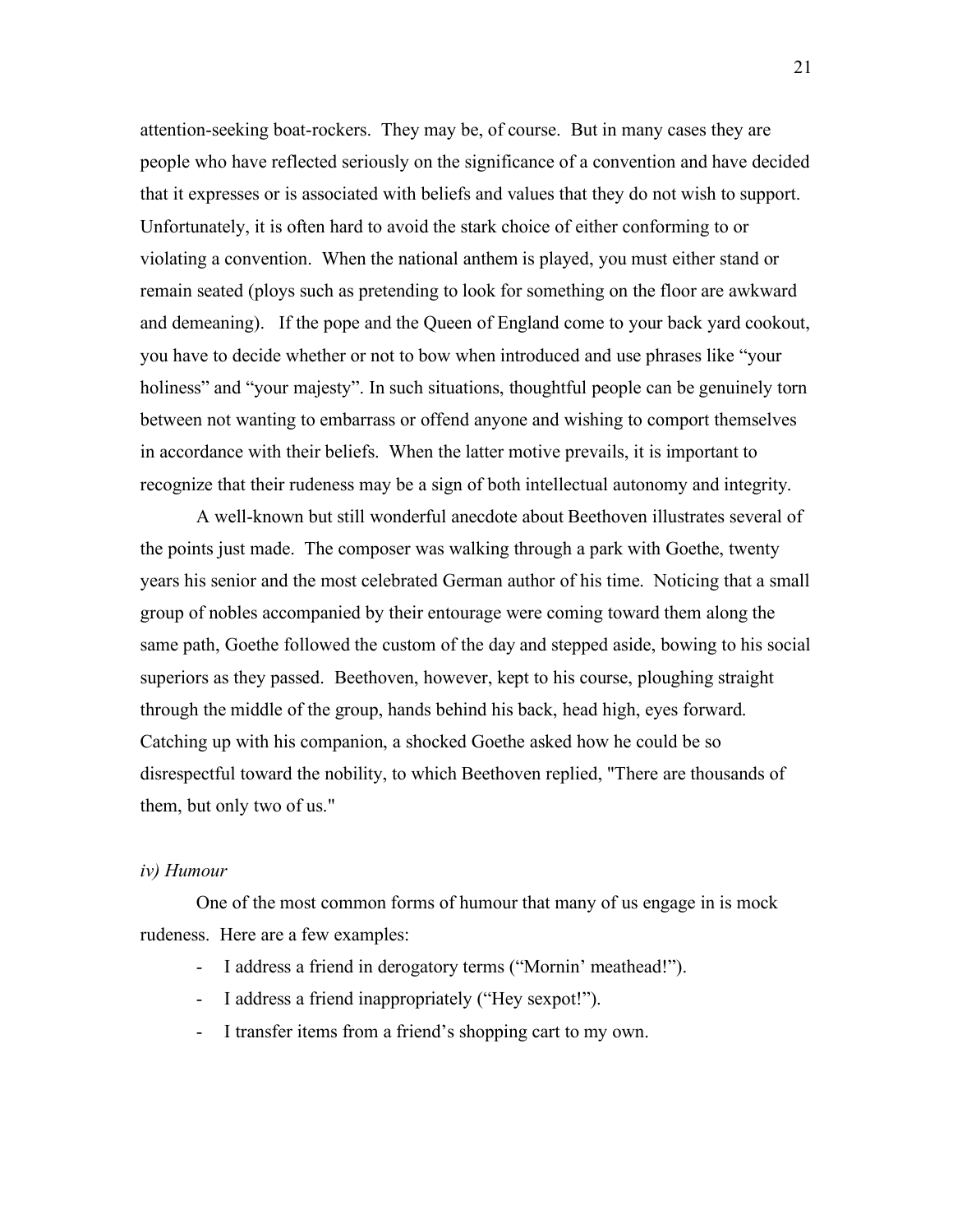- I ostentatiously check that the cash a friend has handed to me is legal currency, biting the coins and holding the notes up to the light.
- I snap my fingers at my host to indicate that I want him to give me more coffee.

Now one could object here that joking and teasing of this sort does not really constitute rudeness—at least not always. In the examples just given, conventions are clearly being deliberately violated, but does this indicate a willingness to offend? The answer seems to be that sometimes it does and sometimes it does not. Teasing can be quite aggressive. If I introduce a distinguished speaker from an elite university by thanking him for "condescending to come down from his lofty perch," the hostility is fairly apparent and the risk of offending great. If I pull a face at a close friend, the risk of offending her is virtually nil.

The question of whether or not mock rudeness should be counted as a form of rudeness in fact introduces an additional complication. There are conventions relating to the violation of conventions. Harmless teasing involves violating a convention in ways that are socially acceptable—acceptability being determined by further conventions (meta-conventions). The rather hostile introduction just described would be "offside" in a formal setting; but at a more intimate, relaxed gathering it could be a pleasantry enjoyed by all. However, meta-conventions are no more clear-cut than first-order conventions. Although in many cases it is clear enough whether someone is out of line, the boundary markers are broad and fuzzy, allowing plenty of scope for reasonable people to disagree.

Regarding whether or not mock rudeness should be counted as a form of intentional rudeness, we have two options. One option is to distinguish between teasing that remains "onside" and teasing that strays "offside" and count only the latter as rude. In that case, the conventions being violated are the offside laws, so to speak—the metaconventions that determine whether or not someone has shown poor taste or "gone too far". The other option is to classify all mock rudeness as purposive rudeness and to see the meta-conventions as marking the (admittedly often blurred) line between the acceptable and the reprehensible. In my view, this second option is preferable since it makes for a somewhat simpler analysis. This is, of course, a pragmatic justification, but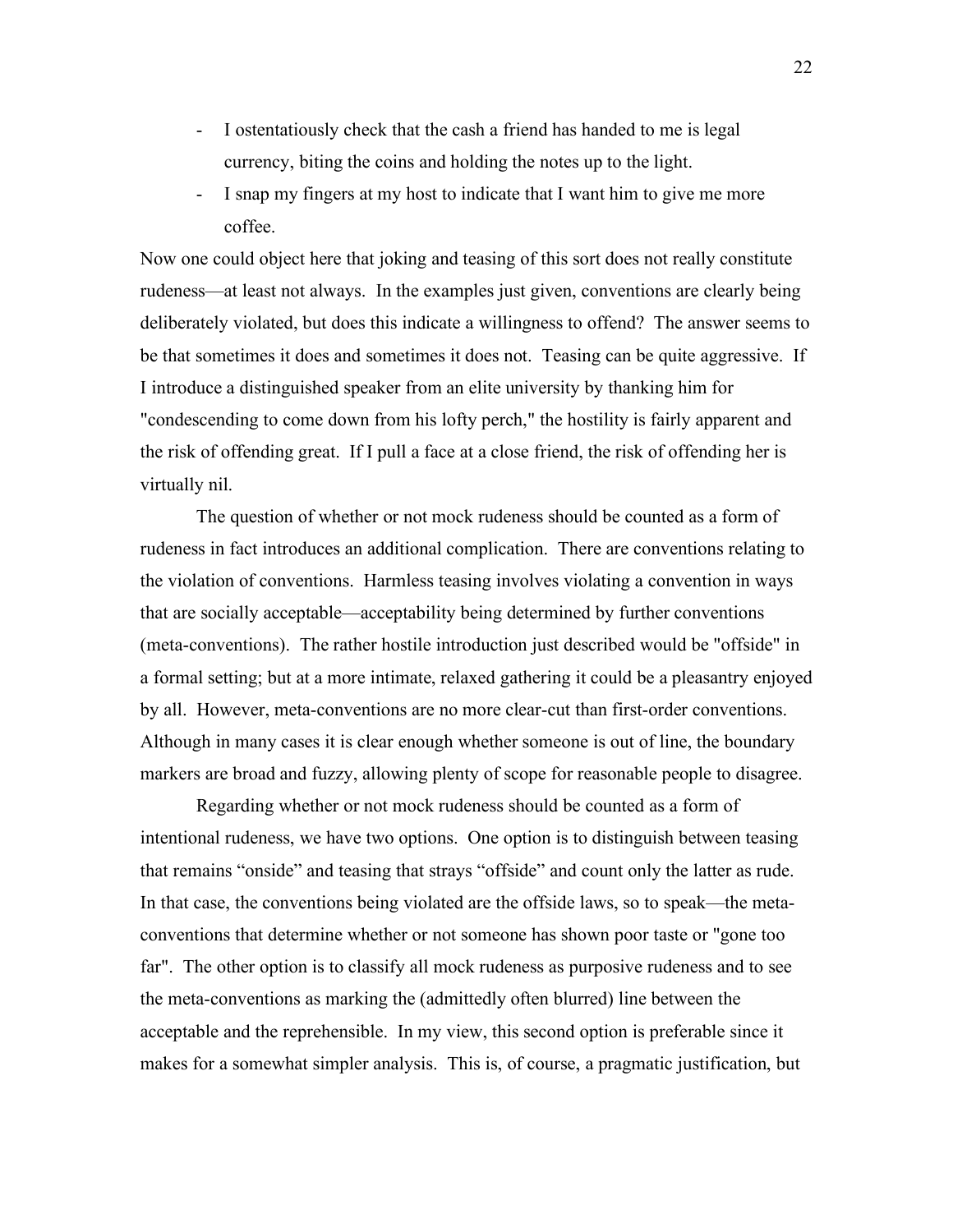that is in order. Not a lot hangs on the choice made, and the phenomena we are examining do not, by themselves, necessitate one particular theoretical scheme. Critics who prefer a different tack should feel free to chart an alternative course.

Mock rudeness is so ubiquitous in our culture that it is worth asking what purposes it serves. Take an example mentioned earlier: I attract the attention of a friend by shouting, "Hey, Meathead!" I do this to be funny but, as is well known, what people do to be funny, and what they find amusing, is often very revealing, So what does this sort of joking achieve? Two functions seem to be especially important. First, teasing is one way that we establish, affirm and strengthen bonds of friendship and intimacy. This is not true of every relationship, of course; intimacy is presumably possible where teasing never occurs. But in our increasingly informal culture, such relationships are probably quite rare. Indeed, how much license you have to transgress normal rules of polite behaviour is often a fair indicator of how close you are to someone. The door-knock test—would you enter a person's house or office without knocking, or after knocking but before they answer, or only after they have opened the door to you, is one useful boundary marker. The french fry test—would you take a french fry from another person's plate without asking?—is another. 16

The other main function of mock rudeness is to provide a way for us to engage in power struggles within safe parameters. One does not have to be a dyed-in-the-wool Nietzschean to recognize that bantering is commonly agonistic. Even the most goodhumoured teasing contains the threat of something stronger, like the pat on the cheek from the Godfather signifying the possibility of something less gentle. In most relationships and in most groups, power is not distributed symmetrically; teasing is one important way in which asymmetries and pecking orders are established, sustained, and challenged.17 To be able to come up with spontaneous and original jests, insults, or witticisms at someone else's expense raises one's standing relative to one's victims. Those who realize that they are less adept at this sort of jousting either have to accept their situation or deploy cruder tactics, such as clichéd insults or a louder voice. Here, too, mock rudeness can sometimes become genuinely offensive and harmful, just as the rule-governed violence in an ice-hockey game occasionally slides into a genuine brawl.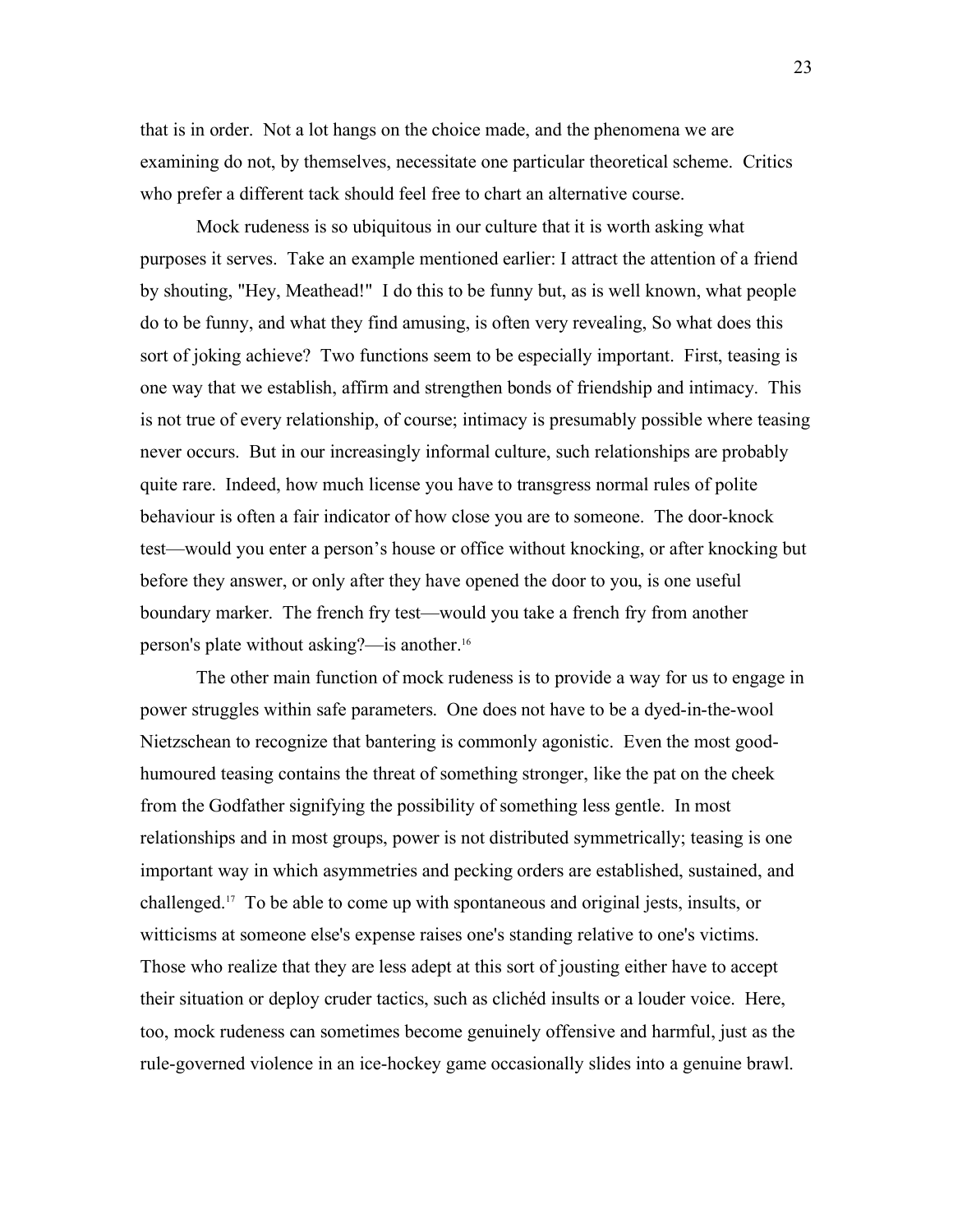### *v) Pedagogy*

A rather different kind of intentional rudeness that is morally acceptable occurs in certain pedagogical contexts. The sergeant major who tells a recruit that he's a "piece of rat crap not fit to be flushed down the toilet let alone wear military uniform" is obviously being deliberately rude. He may, of course, just be a bully who enjoys abusing his position knowing that he is protected from any riposte by strict military rules. But it is generally accepted that the sergeant major's task of turning raw recruits into toughened soldiers and the group into a disciplined cohesive unit requires the suspension of social niceties observed outside the barracks. In effect, this is another case of intentional rudeness being justified by its long-term benefits. But it is also, like teasing, a case where metaconventions permit transgressions of rules that operate elsewhere. This is the point of the hackneyed line, "You're in the army now, soldier!" The sergeant is, among other things, a teacher; and teachers sometimes use rudeness as a pedagogical tool, speaking to or about students in a manner that would be unacceptable outside the classroom. In the past such treatment was commonplace and generally approved: in traditional British schools it was considered essential! Increasingly, though, it has come to be viewed as pedagogically unsound and morally suspect. The reasons for this bring us back to an issue raised at the outset—the perceived decline in civility.

#### The decline in civility

Rudeness, I have argued, always involves the violation of a convention. Civility, politeness, and good manners rest on the observance of conventions. In communities where the form of life is overwhelmingly shaped by long-standing traditions, the social conventions that stipulate how people should behave in various situations are well defined and universally known. Modernity, however, is Heracleitean. We live in a world of continual change where "all that is solid melts into air." Ever since Marx identified this as the defining characteristic of modern society, it has been a commonplace that knowledge, technology, economic organization, life styles, beliefs, and values are constantly evolving. So, too, are our social conventions. The complex consequences of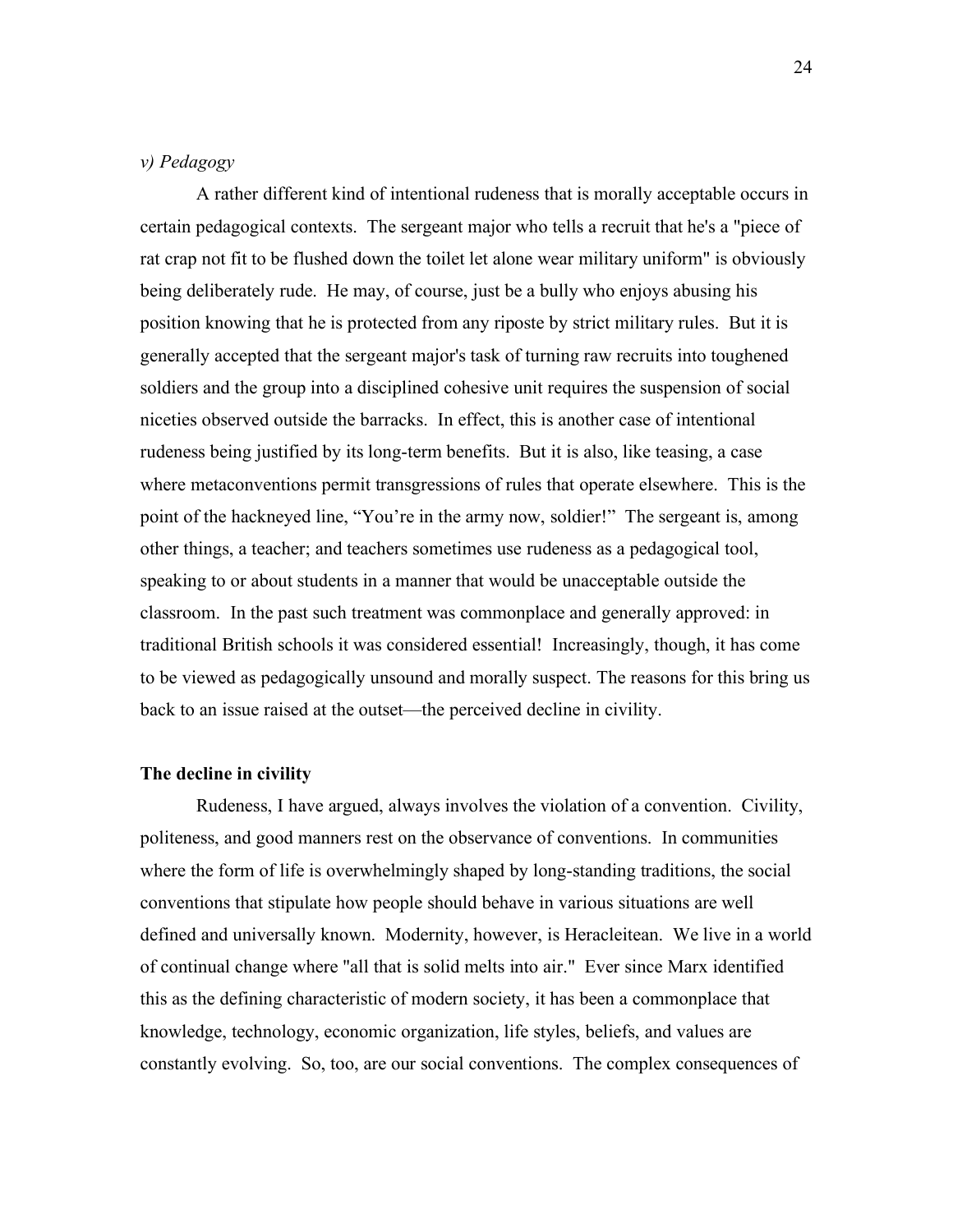this social dynamism include, among other things, technological and political progress, artistic innovation, greater social mobility, excitement, anxiety, and confusion. Consider a few examples of how conventions have changed over the past hundred years:

- men no longer lift their hats to women
- women no longer have to keep their arms and legs covered in public
- swearing has become more socially acceptable both in private and in public
- the occasions when men are expected to wear ties are far fewer

- homosexuality and gay rights can be discussed, and gay couples display their affections openly, at least in some places

- people have more freedom to grow their hair long, shave their heads, dye their hair green, display tattoos, ornament themselves with nose rings or lip studs and so on without making themselves social outcasts

- booing, hissing, and catcalling at theatrical performances is no longer acceptable

- dropping round at someone's house without phoning beforehand is now frowned on in many communities

Confusion over what the conventions are, when they apply and to whom, are inevitable in a period of rapid cultural change. Such confusion naturally leads to more instances of people violating, or being perceived to violate, social conventions. This creates the impression that civility is on the decline, but the impression may be misleading, more an effect of living in a dynamic modern society than a result of the continually deepening moral turpitude of the rising generations.

Let us focus on a concrete example that will be familiar to many readers. I have heard college professors complain when some undergraduate has addressed them by their first name rather than more formally as "Dr." or "Professor" So-and So. "What gives with today's students?" they ask. "Who do they think they are? When I was a student I would never have dreamed of calling my professors by their first names."

The complainer is correct. In the past students were expected to address their professors more formally, and they understood this expectation. But since the Second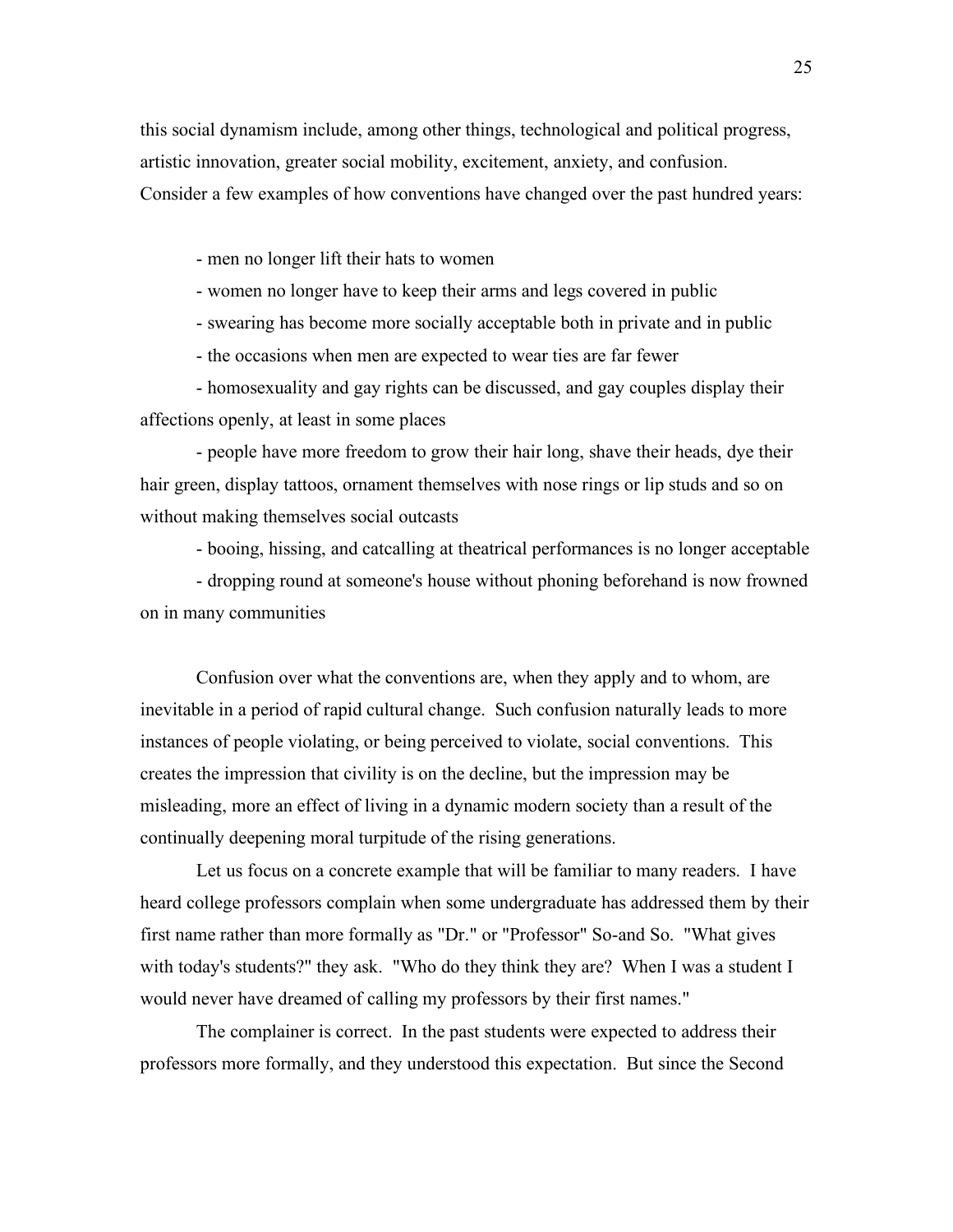World War, the domain in which our culture insists on formal proprieties has clearly shrunk; casualness and informality have become the norm in many spheres, including the academy. For a long time now, most professors have addressed students by their first names, and quite a few have invited students to reciprocate. In this situation uncertainty is understandable. And if a student happens to have spent a lot of time with professors who operate on a first name basis, it is quite reasonable for them to assume that other professors will find this acceptable also.<sup>18</sup>

This example in fact illustrates more than just the difficulty of knowing what is appropriate when the conventions are in flux. It also exemplifies an ongoing conflict between two general principles governing social relations. On the one hand, we have a *hierarchical principle* which supports asymmetrical expectations in relationships. This principle underlies the idea that children should be seen and not heard, respect their elders and obey their parents. It is still evident in the way doctors and nurses interact with each other and with their patients. And it obviously informs most teacher-student relationships. The Confucian code, which lays down strict rules to ensure that children, parents, siblings, spouses, friends, and so on offer and receive appropriate degrees of deference, is one of the best known and most thorough realizations of this principle.<sup>19</sup>

On the other hand, an *egalitarian* principle, according to which every individual is entitled to equal opportunities, rights and respect, has become fundamental to modern moral and political thinking. And egalitarianism seeks to level hierarchies. In recent times, notable progress has been made in this direction, most obviously in the way that various kinds of discrimination have become unacceptable in many social spheres. But egalitarianism has also found expression in, and altered, the warp and woof of everyday life in homes, at school, in the workplace, and on the street. Families are less authoritarian, more democratic; fewer jobs require uniforms that make immediately apparent differences in rank; even college professors are less pompous than in the past.

These two principles—the hierarchical and the egalitarian—are constantly jostling for predominance. <sup>20</sup> Most of us endorse egalitarianism in a general way but still go along with traditional hierarchical practices on many occasions (for example, using or insisting on titles, pulling rank, accepting or expecting status-based privileges, deferring to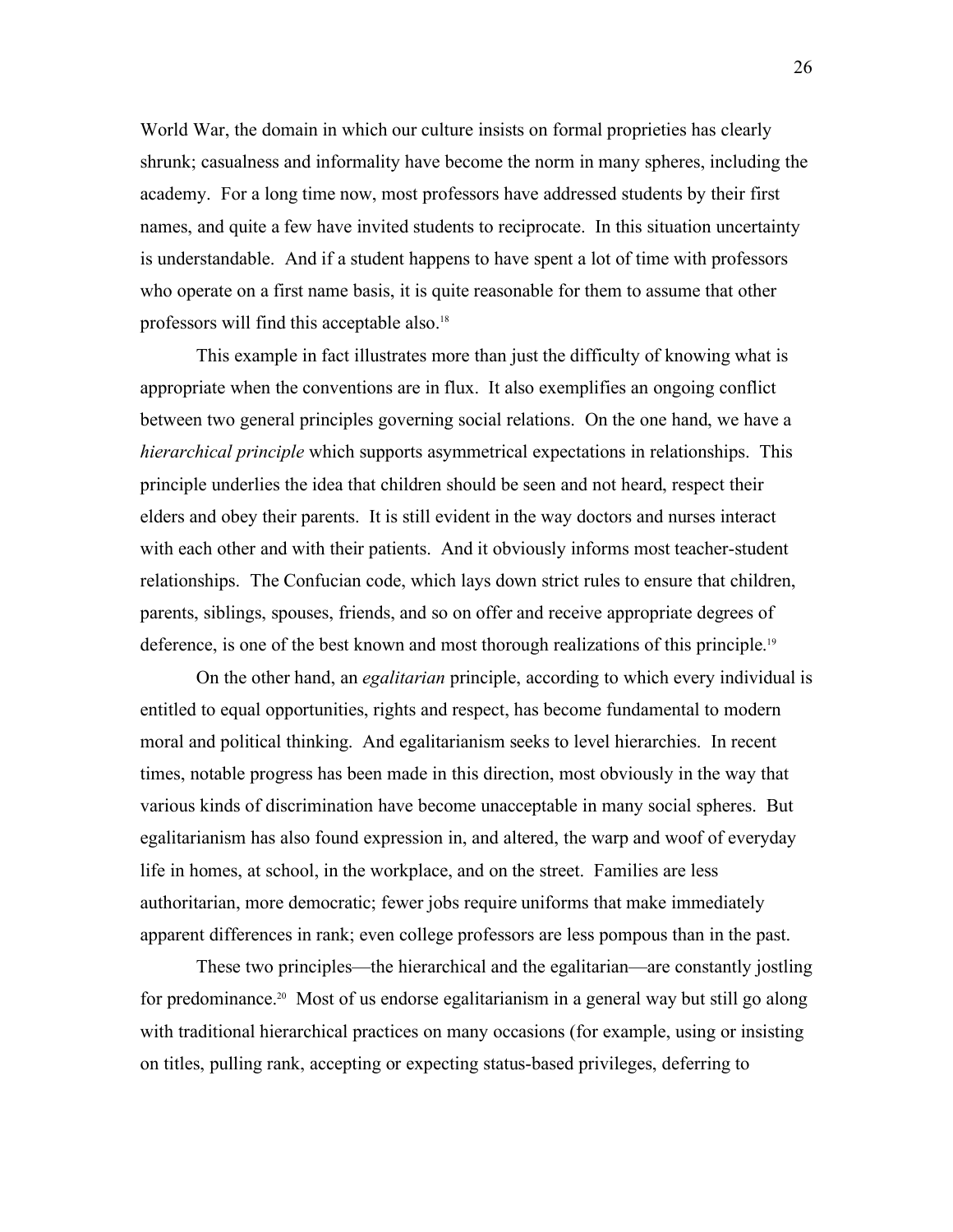seniority). This is neither surprising nor necessarily objectionable. Both principles have cogent rationales. Equality fosters friendship, self-respect, and, sometimes, better decision-making. But hierarchy, too, can serve valuable purposes. A well-defined structure of authority is more efficient in some situations (for example, in the army, or on board the USS Enterprise), and it also helps to maintain a useful distance between, say, teacher and pupil, or doctor and patient. Bound up with child rearing practices, educational organization, and the division of labour, hierarchies are deeply entrenched in most cultures. And what look like moves towards more egalitarian relationships often mask continuing differences in real power. Even where first names are used, teachers still grade students, and bosses can still fire workers.

But although the new egalitarianism and informality may sometimes create misleading impressions about the true nature of relationships, this is not a reason for preferring something like the transparency of military protocol. Social conventions, rules of etiquette, modes of address, and so forth are not mere shells that contain forms of life, without affecting them the way glass bottles hold wine without affecting its taste. Changes in protocol both reflect and promote changes in the way people interact and relate to one another. The fact that nowadays fewer sons call their father "Sir" indicates a real shift in the character of father-son relationships, part of a gradual democratization of the family. The formality with which Jane Austen's characters treat each other compared to how people interact today is linked to the tighter sexual inhibitions and taboos operating among the English upper middle class at the end of the eighteenth century.

The perennial complaint that civility is declining while rudeness is on the rise is thus probably misplaced. The problem is not that people today are trampling underfoot the time-honored rules of polite behaviour; the problem is rather that these rules are in flux and there is therefore some confusion about what they are. Inevitably, in these circumstances, it will often happen that one person's confusion leads to another person taking offence. But confusion and anxiety are part of the price we pay for living in a dynamic culture. Offence, too, is an unavoidable by-product of moral progress. The struggle to claim equal rights for ethnic minorities, women, and gays would not have got off the ground if people had eschewed any action likely to cause offence.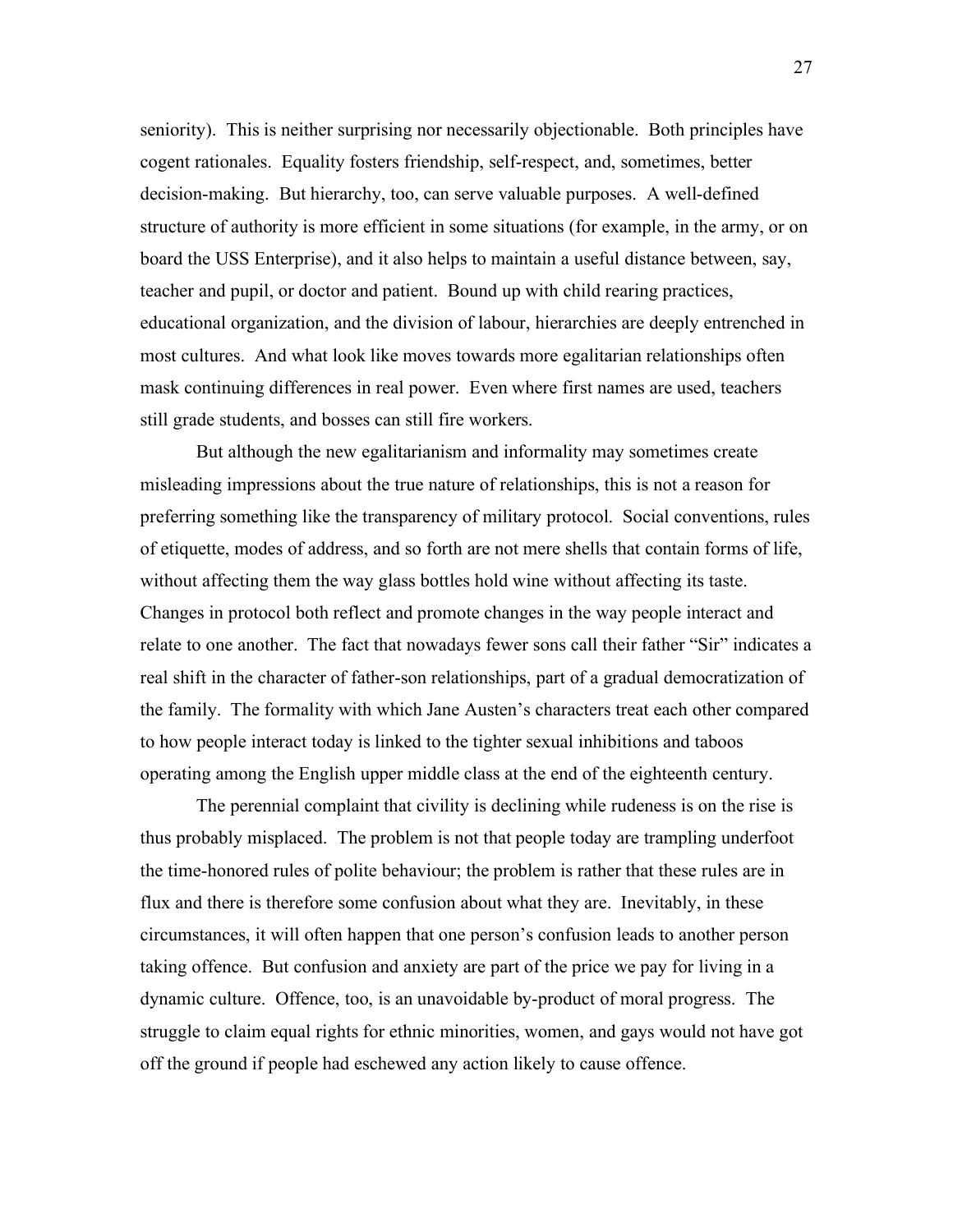This is not to suggest that we should countenance or ignore impolite behaviour. But we should be cautious and, as a culture, self-conscious, before we jump on the bandwagon of tongue-clickers and head-shakers all remembering a golden age of good manners. The imagined alternative to our present fluid situation is a rooted stability in which everyone knows and does what is expected of them at all times. This Confucian ideal stimulates nostalgic longings, but like all ideals and most rememberings, it is *idealized*. Moreover, even if it were historically true, it is not a real option today. Our culture and our social conventions seem likely to keep changing for a long time to come. Our task is thus not to return to some golden age of civility but, rather, to self-consciously establish social conventions that adequately express our values (for instance, a judicious egalitarianism), foster sound moral attitudes (for instance, respect for persons, tolerance of difference), and facilitate understanding. The conventions we choose should also, if possible, contribute to making our culture more beautiful.

*Emrys Westacott Division of Human Studies Alfred University Alfred, NY 14802 (607) 871 2790 westacott@alfred.edu*

## Endnotes

 $\overline{a}$ 

<sup>1</sup> These findings were published in "Aggravating Circumstances: A Status Report on Rudeness in America", a report prepared by Public Agenda for the Pew Charitable Trusts. Other polls echo this report. A 1996 U.S. News and Bozell Worldwide poll found that 90% of Americans viewed incivility as a serious problem, and 78% believed the problem had grown worse over the preceding decade.

<sup>2</sup> Sometimes, the decline in the social importance of formal etiquette is taken as evidence for a decline in civility. But it could, and to a large extent should, be viewed as a shift in our culture's conception of what constitutes politeness. Moreover, as John F. Kasson documents in *Rudeness and Civility: Manners in Nineteenth Century Urban America* (New York: Farrar, Straus and Giroux, 1990), there are many respects in which manners could be said to have improved over the last two hundred years. <sup>3</sup> See Ludwig Wittgenstein, *Philosophical Investigations*, Section <sup>67</sup> (Oxford: Blackwell, 1953).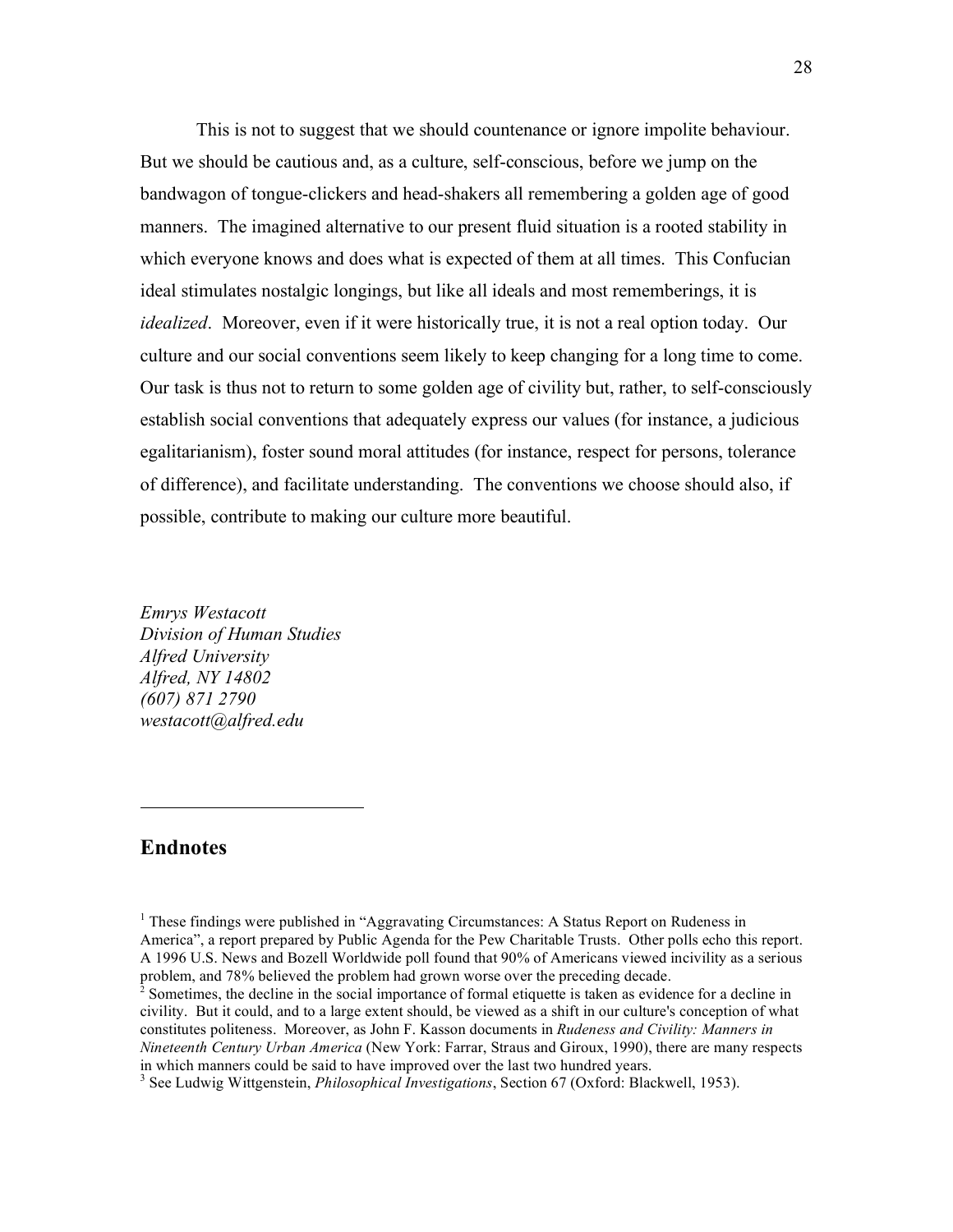<sup>4</sup> An unscientific trawling of a couple of thesauruses and the OED yielded the following list of terms closely related to 'rude': discourteous, impolite, disrespectful, irreverent, uncouth, uncivil, unmannerly, impertinent, impudent, fresh, tasteless, inconsiderate, ill-mannered, undignified, insolent, loutish, insensitive, clownish, clod-hopping, ungallant, ruffianly, saucy, cheeky, malapert, ungracious, breezy, primitive, inelegant, ignorant, unrefined, harsh, curt, brusque, uncivilized, course, vulgar, crude, savage, ungentle, brutish, violent, tempestuous, ill-bred, common, unfashionable, inurbane, ungentlemanly, plebian, provincial, unchivalrous, boorish, unsophisticated, robust, rough, sturdy, rugged, rustic, blunt, simple. The fact that we have so many words to identify different kinds of rudeness presumably says something about our culture. Exactly what is considered below.<br><sup>5</sup> How to respond if a stranger starts dipping into your popcorn is an interesting question. Most people

would probably just move their popcorn to the other hand, but a more creative response would be to start taking sips from the stranger's soda.

<sup>6</sup> Anne Lloyd Thomas, "Facts and Rudeness," *Mind* lxvii (1958): 409.

 $^7$  A common moral dilemma is trying to decide whether or not to say or do something that might be criticized as an instance of failing to "mind your own business": for example, telling parents that they are being overindulgent or excessively strict with their children. Most of these cases fall between (5) and (6). Deciding when intervention is justified can be very difficult. A good number of the ethical queries discussed by Randy Cohen in his *New York Times Magazine* column "The Ethicist" are of this sort. See Randy Cohen, *The Good, The Bad & the Difference: How to tell right from wrong in everyday situations* (New York: Broadway Books, 2002).

<sup>8</sup> I take the question, 'Is the person aware that they are violating a convention?' to be essentially the same as the question, 'Is the violation intentional? But to say that a person is violating a convention intentionally does not imply that they are violating it purposely. One is purposely rude only if being rude is part of the purpose of one's action. Thus, someone who queue jumps is only being intentionally rude; someone who throws beer in someone's face is being purposely rude. Now it could be objected here that awareness and intentionality are matters of degree, and, moreover, that they are not co-extensive. So someone could be described as being aware, in some sense, that they are violating a convention yet not so aware that the violation should be called intentional. From a theoretical point of view these are reasonable points, but I think there are practical benefits to riding roughshod over such subtleties. If someone says, "I was aware that I was breaking a rule but I didn't really mean to do it" we are naturally and justifiably skeptical. For we suspect that in prizing apart awareness and intentionality they are trying to create for themselves a moral loophole. Rather than allow this strategic possibility—both in other people and in ourselves—we should stitch the concepts together from the outset.

<sup>9</sup> For further discussion of rudeness as a form of humour, see below.

<sup>10</sup> This objection was raised by Larry Greil. The response was suggested to me by Randy Mayes. <sup>11</sup> One of Lenin's reasons for recommending, shortly before his death, that Stalin be removed from the post of general secretary of the communist party was that he was too rude. Presciently, Lenin saw this failing as grounds for doubting that Stalin would use wisely the power already concentrated in his hands.

 $12$  A nice example of deliberately using an incorrect form of address is provided by Michael Moore in *Dude, Where's My Country?* when he addresses President George W. Bush as "Governor Bush" to succinctly express his view that Bush became president by improper means. This is a clear case of purposive rudeness. Some people might argue that if the mistake is accidental then it shouldn't be counted as rude. But if you failed to use someone's title accidentally and discovered your mistake later, you would probably worry that you had caused offence and would apologize if given the opportunity. Moreover, in apologizing, you probably would not say, "I wasn't being rude", but, rather, "I didn't mean to be rude." These normal responses indicate that the classification implied by my definition fits fairly well, on this point, with our normal way of thinking.

 $13$  There is an often-told parable of an aristocratic lady (in some versions it is Elizabeth I) who perfectly exemplified this ideal of considerateness. One day she invited a loyal but lowly servant to have lunch with herself and some courtly friends. Before the meal was served, a bowl of water was passed around for the diners to rinse their fingers in. When the bowl was passed to the servant she misunderstood its purpose and, putting it to her lips, drank out of it. As the other guests started to snigger at this faux pas, the hostess took the bowl and put it to own lips, thereby saving her servant from embarrassment.